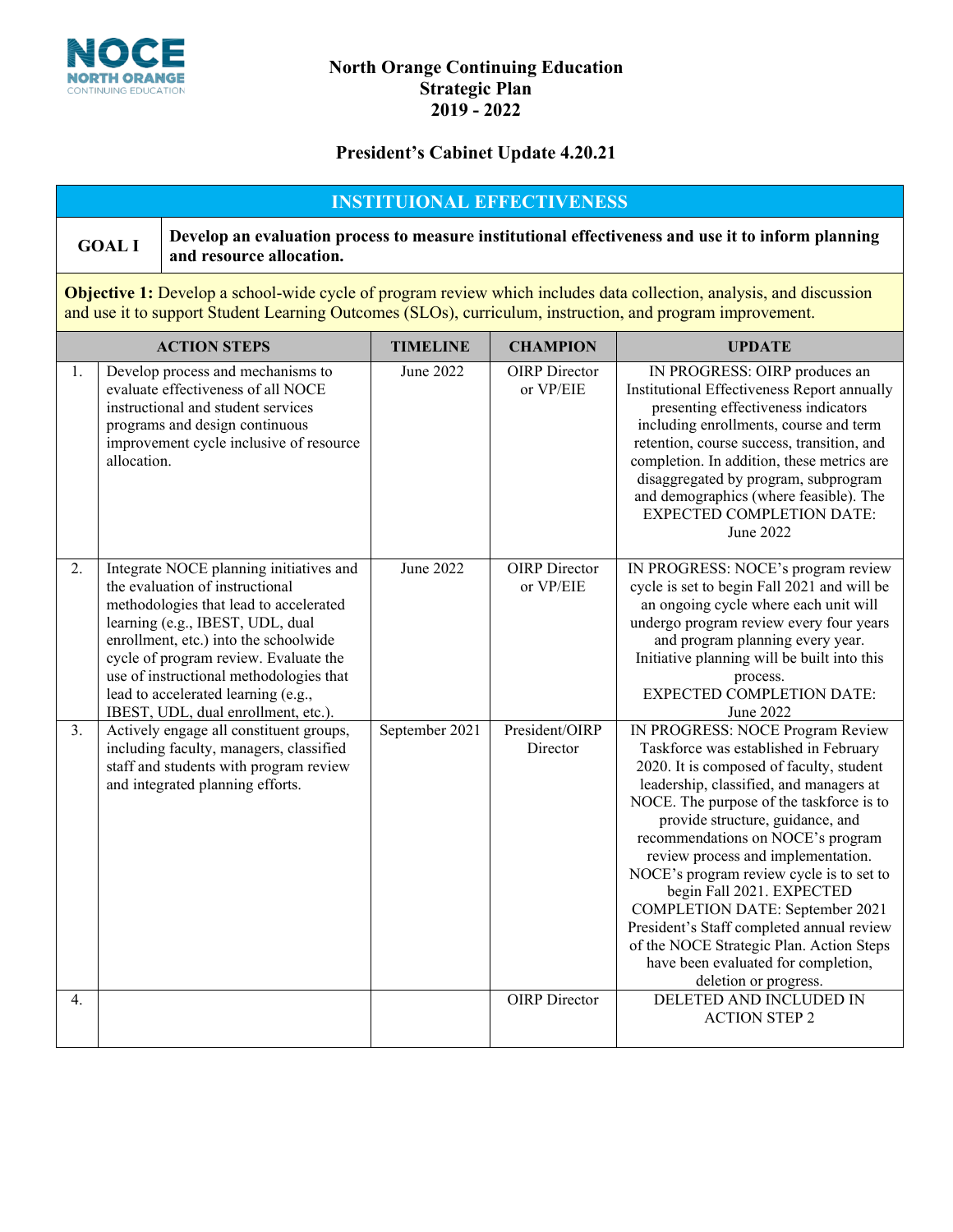|    | <b>Objective 2:</b> Utilize technology as a tool to measure Institutional Effectiveness.                                                                                                                                                                                                                                                                                                                |                  |                      |                                                                                                                                                                                                                                                                                                                                                                                                                                                                                                                                                                                                                                                                                                                                                                                                     |  |
|----|---------------------------------------------------------------------------------------------------------------------------------------------------------------------------------------------------------------------------------------------------------------------------------------------------------------------------------------------------------------------------------------------------------|------------------|----------------------|-----------------------------------------------------------------------------------------------------------------------------------------------------------------------------------------------------------------------------------------------------------------------------------------------------------------------------------------------------------------------------------------------------------------------------------------------------------------------------------------------------------------------------------------------------------------------------------------------------------------------------------------------------------------------------------------------------------------------------------------------------------------------------------------------------|--|
|    | <b>ACTION STEPS</b>                                                                                                                                                                                                                                                                                                                                                                                     | <b>TIMELINE</b>  | <b>CHAMPION</b>      | <b>UDPATE</b>                                                                                                                                                                                                                                                                                                                                                                                                                                                                                                                                                                                                                                                                                                                                                                                       |  |
| 1. | Develop tools to collect and assess data.<br>a. Software to support SLO assessment<br>cycle, evaluate SLO data, and use the<br>data to improve student learning<br>b. Early Alert system<br>c. ARGOS Reports and Banner 9<br>d. Assessment data reports<br>e. Attendance data reports<br>f. Tools to evaluate the effectiveness of<br>local initiatives<br>g. Mobile app<br>h. Data visualization tools | June 2022        | <b>OIRP</b> Director | IN PROGRESS: OIRP continues to<br>develop tools through various platforms to<br>help support the collection, assessment and<br>utilization of institutional data. OIRP<br>director is currently working with SLO<br>Coordinator and eLumen representative to<br>establish the Program Review module in<br>eLumen in order to fully utilize SLO data<br>that is being entered by NOCE faculty<br>members. Tableau dashboards have been<br>built to monitor enrollment trends in<br>comparison to previous terms and to<br>inform enrollment management decisions.<br>OIRP also continues to collaborate with IT<br>and other departments to utilize the data<br>captured by local software such as CASAS<br>TE, Starfish, Cranium Café, and Canvas.<br><b>EXPECTED COMPLETION DATE:</b><br>June 2022 |  |
|    | <b>Objective 3:</b> Offer professional development activities to promote Institutional Effectiveness.                                                                                                                                                                                                                                                                                                   |                  |                      |                                                                                                                                                                                                                                                                                                                                                                                                                                                                                                                                                                                                                                                                                                                                                                                                     |  |
|    | <b>ACTION STEPS</b>                                                                                                                                                                                                                                                                                                                                                                                     | <b>TIMELINE</b>  | <b>CHAMPION</b>      | <b>UPDATE</b>                                                                                                                                                                                                                                                                                                                                                                                                                                                                                                                                                                                                                                                                                                                                                                                       |  |
| 1. | Identify experts to train staff on the<br>abovementioned tools using a variety of<br>delivery methods (e.g., webinars and<br>short videos).                                                                                                                                                                                                                                                             | November<br>2021 | ProD Chair           | IN PROGRESS: Working with OIRP on<br>designing and planning a Data Literacy<br>professional development series.                                                                                                                                                                                                                                                                                                                                                                                                                                                                                                                                                                                                                                                                                     |  |
| 2. | Schedule professional development and<br>training opportunities for MIS-related<br>topics, such as data collection, data<br>input, reports, and knowledge.                                                                                                                                                                                                                                              | November 2021    | ProD Chair           | IN PROGRESS: Working with OIRP on<br>designing and planning a Data Literacy<br>professional development series.                                                                                                                                                                                                                                                                                                                                                                                                                                                                                                                                                                                                                                                                                     |  |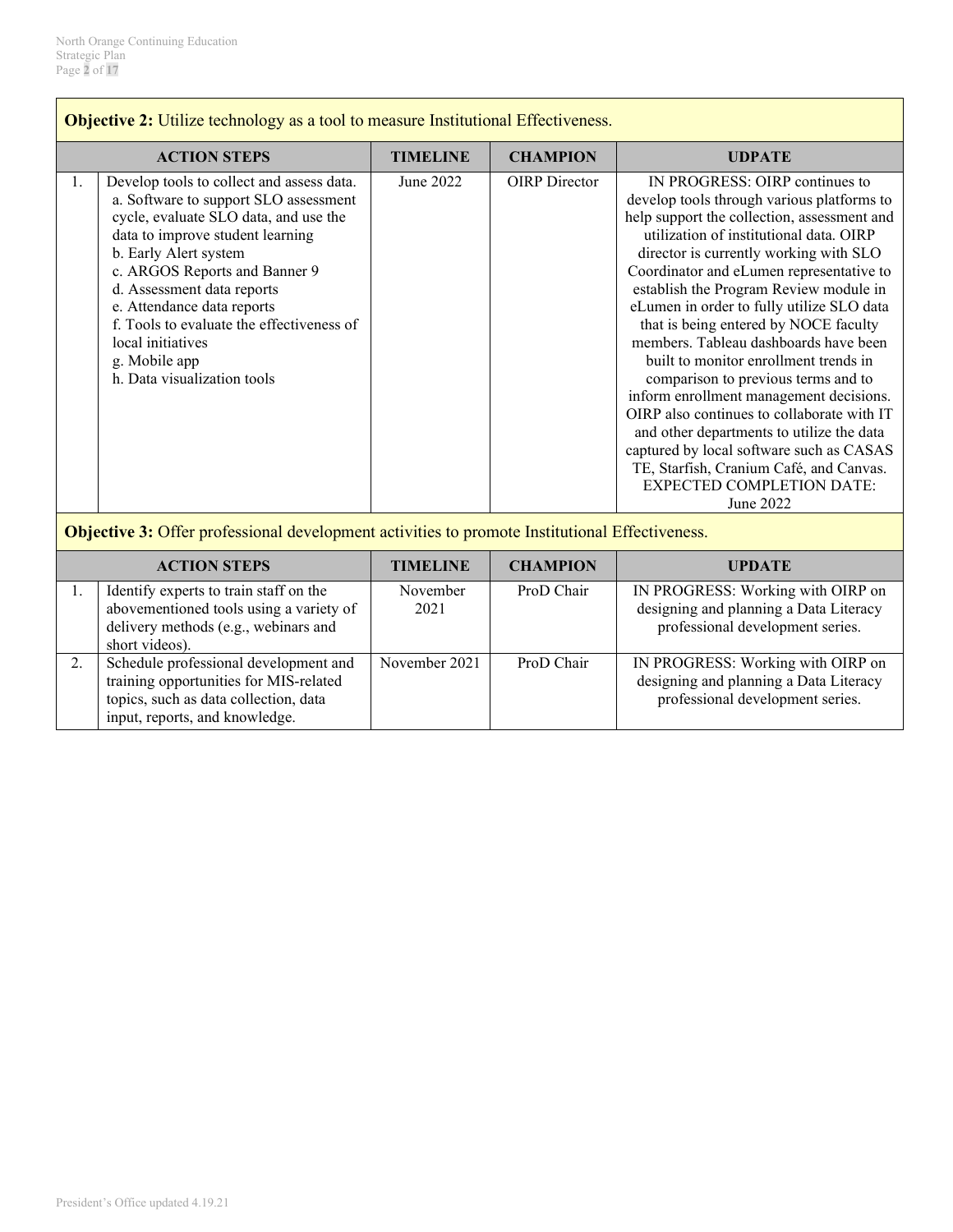# **GUIDED PATHWAYS**

**GOAL II Create and maintain educational pathways to increase the likelihood of completion and transition to workforce, credit-bearing programs, and other educational options.**

**Objective 1:** Develop curriculum and expand offerings that promote greater transition into the workforce and creditbearing programs and other educational options. *Guided Pathways Pillar: Create clear curricular pathways to employment and further education.*

|    | <b>ACTION STEPS</b>                                                                                                                                       | <b>TIMELINE</b>  | <b>CHAMPION</b>                  | <b>UPDATE</b>                                                                                                                                                                                                                                                                                                                                                                                                                                                                                                                                                                                                                                                                                                                                                                                                                                                                                                                                                                                                                                                       |
|----|-----------------------------------------------------------------------------------------------------------------------------------------------------------|------------------|----------------------------------|---------------------------------------------------------------------------------------------------------------------------------------------------------------------------------------------------------------------------------------------------------------------------------------------------------------------------------------------------------------------------------------------------------------------------------------------------------------------------------------------------------------------------------------------------------------------------------------------------------------------------------------------------------------------------------------------------------------------------------------------------------------------------------------------------------------------------------------------------------------------------------------------------------------------------------------------------------------------------------------------------------------------------------------------------------------------|
| 1. | Increase and improve articulation<br>agreements with Cypress College and<br>Fullerton College through curriculum<br>development and alignment of courses. | <b>TBD</b>       | VP Instructional<br>Programs     | <b>Deferred for Future Opportunities.</b><br>From 2019-2021, through the North<br>Orange County Regional Consortium<br>(NOCRC) ESL Workgroup, four ESL<br>faculty representatives from NOCE,<br>Cypress College and Fullerton College<br>collaborated with the intention of<br>generating articulation agreements that<br>would eliminate placement testing barriers<br>for noncredit students transitioning into<br>credit programs within NOCCCD.<br>Although the end goal was not ultimately<br>achieved, the faculty collected valuable<br>data on noncredit-to-credit transitions and<br>identified institutional challenges that<br>could be addressed with senior leadership<br>support. By the end of the 2020-2021<br>academic year, the faculty will provide a<br>summary report that includes identified<br>needs, findings, and recommendations for<br>future exploration and action.<br>Participants: Cypress College - Samantha<br>Simmons Fullerton College - Joyce Cain<br>(Y1, retired); Arthur Hui (Y2) NOCE:<br>Candace Lynch, Alice Niyondagara |
| 2. | Partner with sister colleges to deliver<br>transition to college course offerings.                                                                        | December<br>2021 | <b>BSHSD Program</b><br>Director | Since 2012, the NOCE Basic Skills<br>program has contiguously partnered with<br>Cypress College to offer the Transition to<br>College course, IHSS 300. In 2017-2018,<br>we partnered with Fullerton College (FC)<br>and we able to offer this course at their<br>sites and declined enrollment in the NOCE<br>IHSS 300 courses, we stopped offering<br>IHSS 300 at FC and revisited the method<br>of instruction for offering this course at<br>Cypress College. In Spring 2020, through<br>collaboration with Cypress College<br>Counseling team, we offered IHSS 300 as<br>a virtual Friday Charger event, as a two-<br>day event open only to our NOCE<br>students. Due to the pandemic and campus<br>closures, in Fall 2020, we stopped offering<br>this course at Cypress. We are currently<br>collaborating with the NOCE counseling<br>team/NOCRC transition workgroup to<br>explore different options for continuing<br>our partnership with our sister colleges in<br>promoting transition to college courses.                                            |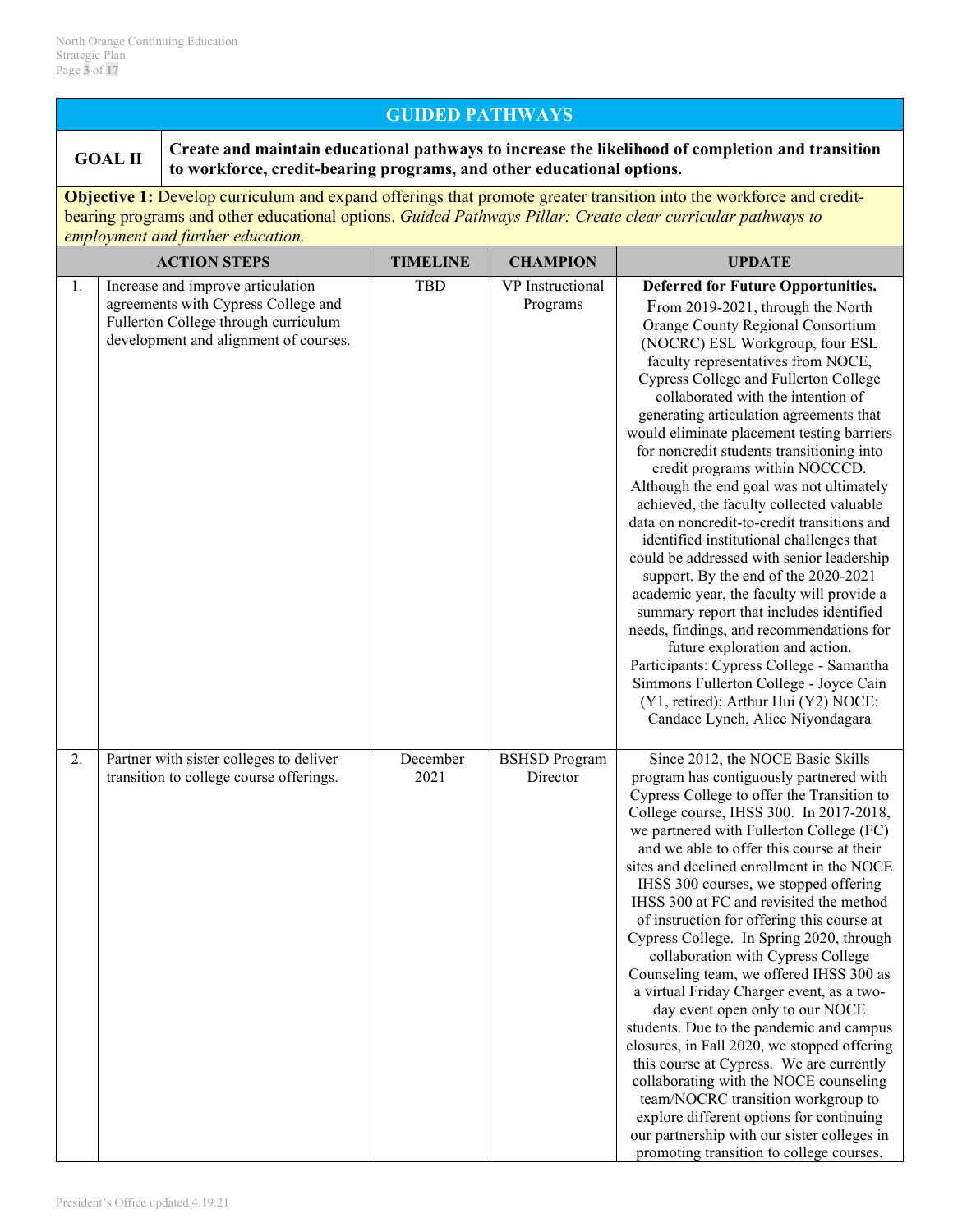**Objective 2:** Develop effective ways to communicate academic and career pathways to students. *Guided Pathways Pillar: Help students choose and enter their pathway.*

|    | <b>ACTION STEPS</b>                                                                                                                                                                                                                | <b>TIMELINE</b>                                                                                      | <b>CHAMPION</b>                                                                      | <b>UPDATE</b>                                                                                                                                                                                                                                                                                                                                                                                                                                                               |
|----|------------------------------------------------------------------------------------------------------------------------------------------------------------------------------------------------------------------------------------|------------------------------------------------------------------------------------------------------|--------------------------------------------------------------------------------------|-----------------------------------------------------------------------------------------------------------------------------------------------------------------------------------------------------------------------------------------------------------------------------------------------------------------------------------------------------------------------------------------------------------------------------------------------------------------------------|
| 1. | Create a visual model illustrating<br>academic and career pathways within<br>NOCE and beyond.                                                                                                                                      | September<br>2021                                                                                    | VP/Instructional<br>Programs<br>Change to<br>Director of<br>Campus<br>Communications | IN PROGRESS: Some of the visual<br>modeling features have been incorporated<br>into the new NOCE website, e.g., What is<br>your goal? Feature on the home page and<br>Related Certificate feature on the CTE<br>page. Next step is to create a visual model<br>to illustrate new stackable CTE certificates<br>Business Information Worker and ECE<br>Certificates. Expected Completion:<br>August 2021                                                                     |
| 2. | Expand self-paced career/college<br>exploratory features in the new NOCE<br>website and explore the use of a mobile<br>map to enhance exploratory options for<br>students.                                                         |                                                                                                      | Director of<br>Campus Comm                                                           | IN PROGRESS: Career Resource Center<br>was established in January 2018. Since<br>then, the options for self-paced<br>career exploration technology tools have<br>been expanded to include:<br>Career Launch Academy, Job Scan,<br>Portfolium, LinkedIn Learning,<br>Career Coach, Symplicity, VMock.<br>CRC services are available by appointment<br>and on a drop-in basis. Staff are available<br>to guide and advise students one on one.                                |
| 3. | Finalize career interest clusters and<br>communicate CTE offerings to students.<br>Use program mapping to organize the<br>permanent website and online catalog.                                                                    | December 2021                                                                                        | VP/Student<br><b>Services</b>                                                        | IN PROGRESS: Career interest clusters:<br>Health, Arts/Humanities;<br>Business/Industry; Public Services; and<br>STEM/IT. With the recent NOCE website<br>redesign, CTE program page were updated<br>with career highlights, certificate<br>requirements, and employment outlook.<br>Efforts underway to visually align NOCE<br>programs to the five career interest clusters<br>intended to clarify pathways to program<br>completion, employment, and degree<br>programs. |
| 4. | Finalize the development of the Career<br>Services Framework that streamlines<br>and expands career services across<br>programs and for all students, including<br>access to career exploration software and<br>career advisement. | December 2021                                                                                        | VP/Student<br>Services                                                               | IN PROGRESS: Career Resource Center<br>was established on<br>and serves<br>all students. New software includes<br>Upcoming meetings will<br>formalize these services into the<br>framework. The Career Services<br>Framework planning team will<br>reconvene to assess current level of career<br>services delivered and identity areas for<br>growth within the Guided Pathways<br>model.                                                                                  |
| 5. | Develop and promote the North Orange<br>Promise pipeline at NOCE for feeder<br>high school students enrolling in CTE<br>and High School programs.                                                                                  | Completed for<br><b>Basic Skills</b><br>July 30, 2020.<br>Reassigned to<br>Counseling<br>August 2020 | VP/Student<br>Services<br><b>BSHSD</b> Program<br>Director                           | COMPLETED: This strategy was<br>reassigned to the counseling team. During<br>fall 2020, students who had been enrolled<br>in the Pledge program received calls<br>and/or emails to encourage them to finish<br>their program. Current NOCE students<br>who are interested in transitioning to<br>Fullerton or Cypress receive support from<br>counselors to complete their North Orange<br>Promise Agreement.                                                               |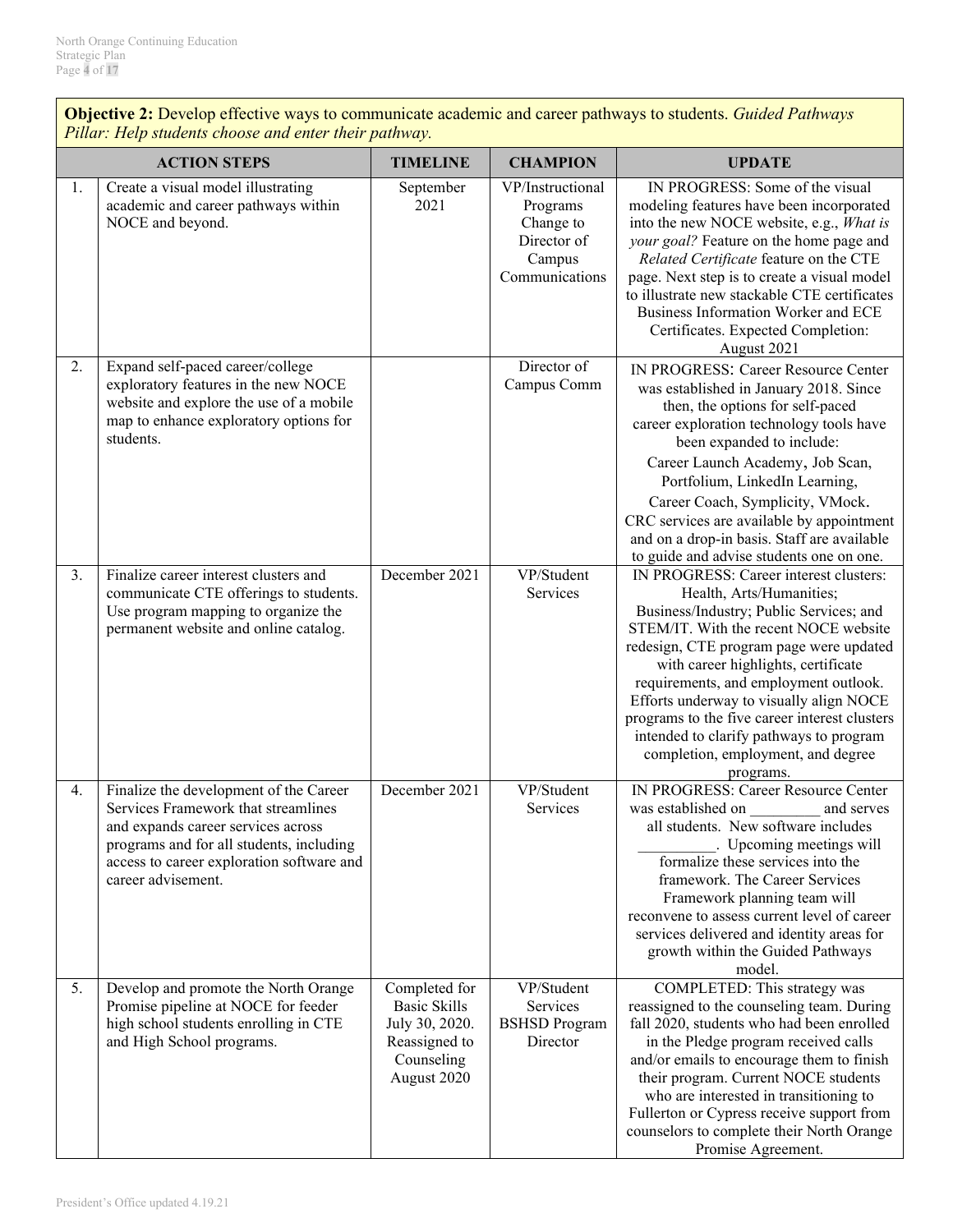**Objective 3:** Provide intensive support to help underprepared students succeed in college-level courses. *Guided Pathways Pillar: Help students choose and enter their pathway.*

|    | <b>ACTION STEPS</b>                                                                                            | <b>TIMELINE</b> | <b>CHAMPION</b>                  | <b>UPDATE</b>                                                                                                                                                                                                                                                                                                                                                                                                                                                                                                                                                                                                                                                                                                                                                                                                                                                                                                                                                                                                                                            |
|----|----------------------------------------------------------------------------------------------------------------|-----------------|----------------------------------|----------------------------------------------------------------------------------------------------------------------------------------------------------------------------------------------------------------------------------------------------------------------------------------------------------------------------------------------------------------------------------------------------------------------------------------------------------------------------------------------------------------------------------------------------------------------------------------------------------------------------------------------------------------------------------------------------------------------------------------------------------------------------------------------------------------------------------------------------------------------------------------------------------------------------------------------------------------------------------------------------------------------------------------------------------|
| 1. | Develop and promote noncredit lecture-<br>based math and English courses to be<br>offered on college campuses. | August 2020     | <b>BSHSD</b> Program<br>Director | COMPLETED: In collaboration with<br>Cypress College Math Department, NOCE<br>initiated the process of developing lecture-<br>based math courses to be offered on<br>college campuses in Spring 2019. NOCE<br>offered the initial noncredit lecture-based<br>math course developed, College Prep<br>Basic Math (ABED 110), at Cypress<br>College in Summer 2019. We developed<br>and extended our lecture-based English<br>and math course offerings at Cypress<br>College to include College Prep Pre-<br>Algebra (ABED 115), Elementary Algebra<br>(ABED 116), Accelerated Pre and<br>Elementary Algebra (ABED 117), and<br>College Prep English Reading and Writing<br>(ABED 150) in Fall 2019. NOCE also<br>partnered with Fullerton College to offer<br>the College Prep Math Pre-Algebra course<br>(ABED 115) on their site. Effective Spring<br>2020, due to the pandemic and campus<br>closures, we focused on offering our<br>English and math prep courses online; this<br>transition has led to an increase in<br>enrollment in these classes. |
| 2. | Expand GED program with bilingual<br>support.                                                                  | June 2019       | <b>BSHSD</b> Program<br>Director | COMPLTED: As we built our<br>GED/HiSET Prep instructional program at<br>Anaheim in 2019, we made sure to hire<br>bilingual support staff who could provide<br>the necessary academic support to our<br>English and Spanish speaking GED/HiSET<br>students. As such, we hired two bilingual<br>tutors, one to provide academic support to<br>students in English/Social Science GED<br>prep courses and the other to support<br>students enrolled in GED Math/Science<br>prep courses. Tutors have worked with<br>students in-person and online and they<br>both continue to serve in their roles<br>supporting all students in the GED/HiSET<br>prep program.                                                                                                                                                                                                                                                                                                                                                                                            |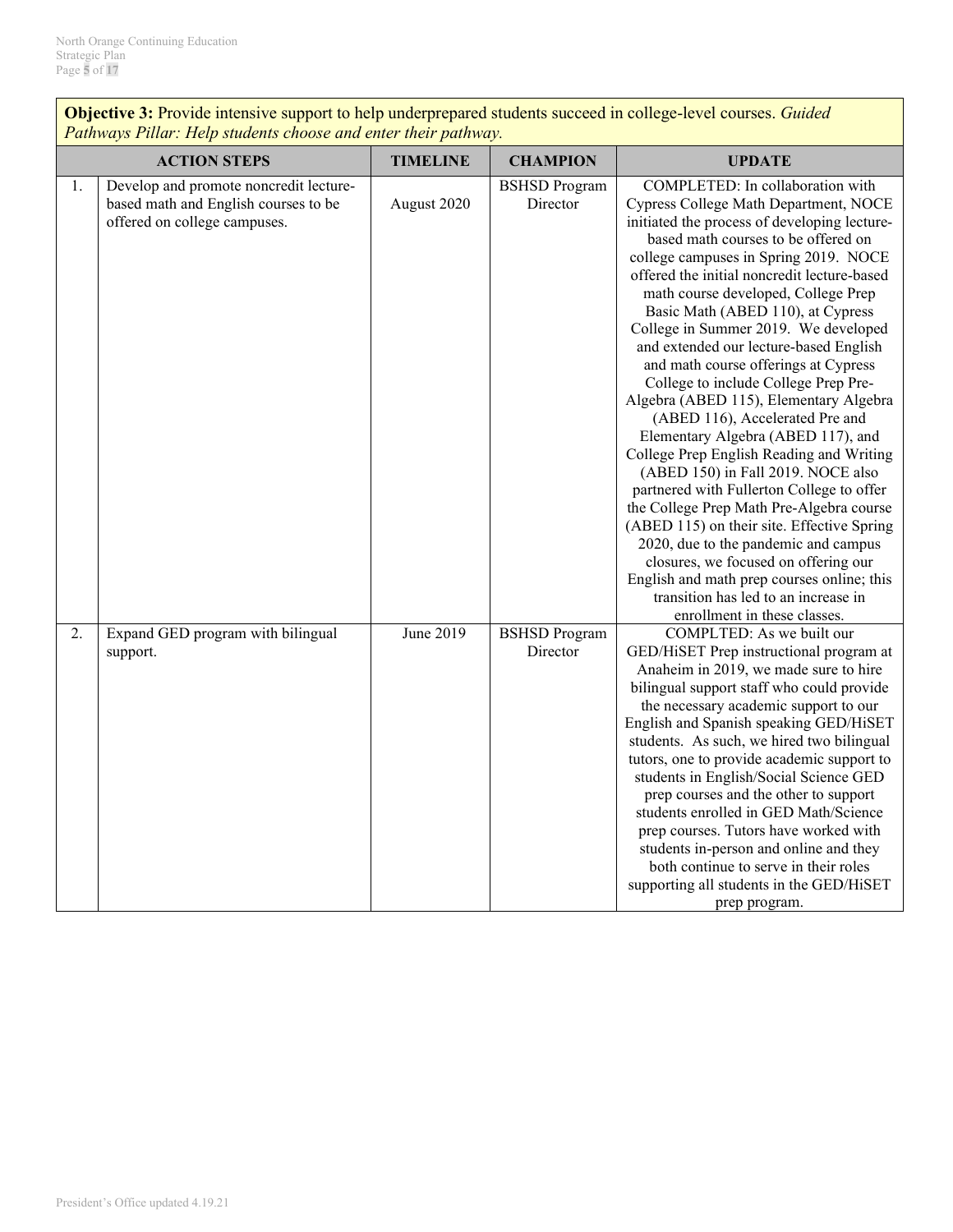# **GUIDED PATHWAYS**

# **GOAL II Create and maintain educational pathways to increase the likelihood of completion and transition to workforce, credit-bearing programs, and beyond.**

**Objective 4:** Facilitate and accelerate onboarding process of orientation, assessment, and placement. *Guided Pathways Pillar: Help students choose and enter their pathway.*

|    | <b>ACTION STEPS</b>                                                                                                                                                                        | <b>TIMELINE</b> | <b>CHAMPION</b>                                                                                                | <b>UPDATE</b>                                                                                                                                                                                                                                                                                                                                                                                                                                                                                                                                                                                                                                                                                                                                                                                                                                                                                                                                                                                                                                                                                                                                                                                                                                                                                                                                                                                                                                                                                                                                           |
|----|--------------------------------------------------------------------------------------------------------------------------------------------------------------------------------------------|-----------------|----------------------------------------------------------------------------------------------------------------|---------------------------------------------------------------------------------------------------------------------------------------------------------------------------------------------------------------------------------------------------------------------------------------------------------------------------------------------------------------------------------------------------------------------------------------------------------------------------------------------------------------------------------------------------------------------------------------------------------------------------------------------------------------------------------------------------------------------------------------------------------------------------------------------------------------------------------------------------------------------------------------------------------------------------------------------------------------------------------------------------------------------------------------------------------------------------------------------------------------------------------------------------------------------------------------------------------------------------------------------------------------------------------------------------------------------------------------------------------------------------------------------------------------------------------------------------------------------------------------------------------------------------------------------------------|
| 1. | Further integrate the Fastrack event into<br>regular student services.                                                                                                                     | May 2022        | <b>SSSP</b> Director                                                                                           | IN PROGRESS: Progress has been made<br>on having students complete all<br>onboarding steps during one visit. For<br>HSDP and CTE students, students could<br>often schedule same day assessment<br>appointments (HSDP only), complete<br>orientation, and schedule a counseling<br>appointment on the same day. For ESL, we<br>were working toward having assessment,<br>orientation, and counseling appointments<br>available on the same day.                                                                                                                                                                                                                                                                                                                                                                                                                                                                                                                                                                                                                                                                                                                                                                                                                                                                                                                                                                                                                                                                                                         |
| 2. | Include self-paced exploratory features<br>in the new NOCE website and noncredit<br>CCCApply My Path app. Explore the<br>use of mobile app to enhance<br>exploratory options for students. | March 2020      | VP/Enrollment<br>and Institutional<br>Effectiveness<br>Reassign to<br>Director of<br>Admissions and<br>Records | COMPLETED: CCCApply Noncredit<br>Application was piloted by CTE and select<br>DSS in 2019. Full deployment to all<br>programs occurred in March 2020 with<br>COVID remote A&R procedures. All<br>programs have continued to use<br>CCCApply Noncredit Applications with<br>the exception of Emeritus students living<br>in facilities. These students are assisted<br>and supported by Activity Directors that<br>submit a short application through a secure<br>PDF according to facility. We are<br>upgrading this to a higher security to be<br>included on PageBuilder this year as<br>supported by NOCE IT.<br>In June 2020 we created a short student<br>interest form to be submitted in front of the<br>CCCApply Noncredit Application. This<br>helps to capture any students that might be<br>"lost" in the application process. Once the<br>short interest form is submitted, the<br>prospective student immediately receives<br>an email welcoming them and guiding<br>them on next steps to expect. This instant<br>email is sent in case the prospective<br>student does not continue through to the<br>CCCApply Noncredit application and<br>encourages them on expectations as well<br>as providing support contacts for StarHelp<br>guided assistance. A&R also runs weekly<br>reports to contact any student that submits<br>the interest but doesn't make it through the<br>application. All completed applications<br>also receive an email from NOCE<br>welcoming them as well as guidance<br>contacts for registration assistance. |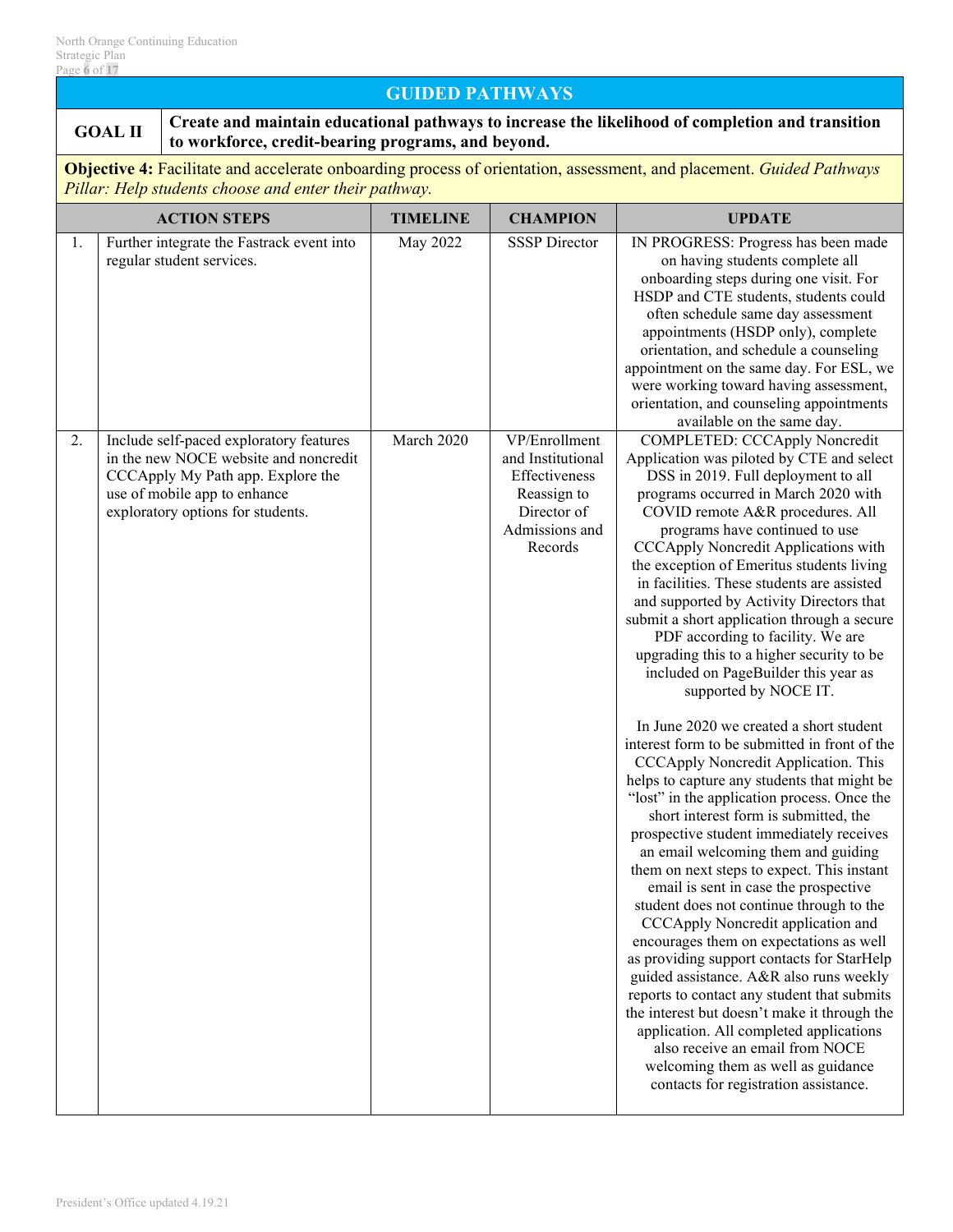**Objective 5:** Implement support services that increase student retention and transition. *Guided Pathways Pillar: Help students stay on their pathway.*

|    | <b>ACTION STEPS</b>                                                                                                                                | <b>TIMELINE</b> | <b>CHAMPION</b>                                                                                | <b>UPDATE</b>                                                                                                                                                                                                                                                                                                                                                                                                                                                                                                                                                                                                                                                                                                                                                                                                                                   |
|----|----------------------------------------------------------------------------------------------------------------------------------------------------|-----------------|------------------------------------------------------------------------------------------------|-------------------------------------------------------------------------------------------------------------------------------------------------------------------------------------------------------------------------------------------------------------------------------------------------------------------------------------------------------------------------------------------------------------------------------------------------------------------------------------------------------------------------------------------------------------------------------------------------------------------------------------------------------------------------------------------------------------------------------------------------------------------------------------------------------------------------------------------------|
| 1. | Expand counseling and student services<br>at offsite locations, including evening<br>hours.                                                        | December 2019   | Director,<br><b>Student Equity</b><br>and Success                                              | COMPLETED: We currently have four<br>off-site ESL counselors available during<br>day and evening hours. They visit each<br>off-site ESL class multiple times<br>throughout the semester.                                                                                                                                                                                                                                                                                                                                                                                                                                                                                                                                                                                                                                                        |
| 2. | Expand collaboration between<br>counselors and instructors to increase<br>student counseling appointments and<br><b>Student Educational Plans.</b> | May 2021        | Director, Student<br>Equity and<br>Success                                                     | IN PROGRESS: Counselors regularly visit<br>classrooms to provide information to<br>students about the importance of meeting<br>with a counselor and developing an<br>educational plan as well as visit Labs and<br>Learning Centers to meet students where<br>they are. During spring 2021, counselors<br>made presentations or shared counseling<br>information via email with all ESL<br>instructors. Counselors also work closely<br>with CTE instructors to give presentations<br>and encourage students to schedule<br>counseling appointments.                                                                                                                                                                                                                                                                                            |
| 3. | Develop an early alert system and mid-<br>point checks for all students and<br>programs in a CDCP.                                                 | September 2021  | OIRP Director or<br><b>VP/EIE</b><br>Reassign to<br>Director, Student<br>Equity and<br>Success | IN PROGRESS: The Starfish Connect and<br>Engage platform has been reviewed and<br>recommended by the SEA Program<br>Workgroup to provide an early alert<br>system which will allow for more seamless<br>referral for students to NOCE and<br>community resources. A system for<br>providing mid-point checks for students<br>using a DegreeWorks audit system is still<br>being explored.                                                                                                                                                                                                                                                                                                                                                                                                                                                       |
| 4. | Implement a degree audit system<br>accessible to students and establish an<br>auto-awarding system for NOCE<br>certificates.                       | May, 2022       | <b>OIRP</b> Director<br>and Director of<br>A&R                                                 | REVISED AND IN PROGRESS: OIRP<br>Director and Director of A&R<br>collaboratively built a workgroup in<br>January 2020 to begin implementing<br>degree auditing and auto-awarding. A&R<br>support staff continues to work with key<br>personnel in cleaning up the current degree<br>auditing system for the district,<br>DegreeWorks. This system will allow<br>students to access critical information<br>regarding their progress towards<br>completion and will allow NOCE to<br>develop an auto-awarding system for<br>certificates and diplomas. In turn, this<br>system will help NOCE and students<br>identify when they are near completion.<br>This effort supports retention and<br>completion outcomes. Plans in<br>DegreeWorks are set to be completed by<br>Spring 2022 with plans to implement auto-<br>awarding within the year. |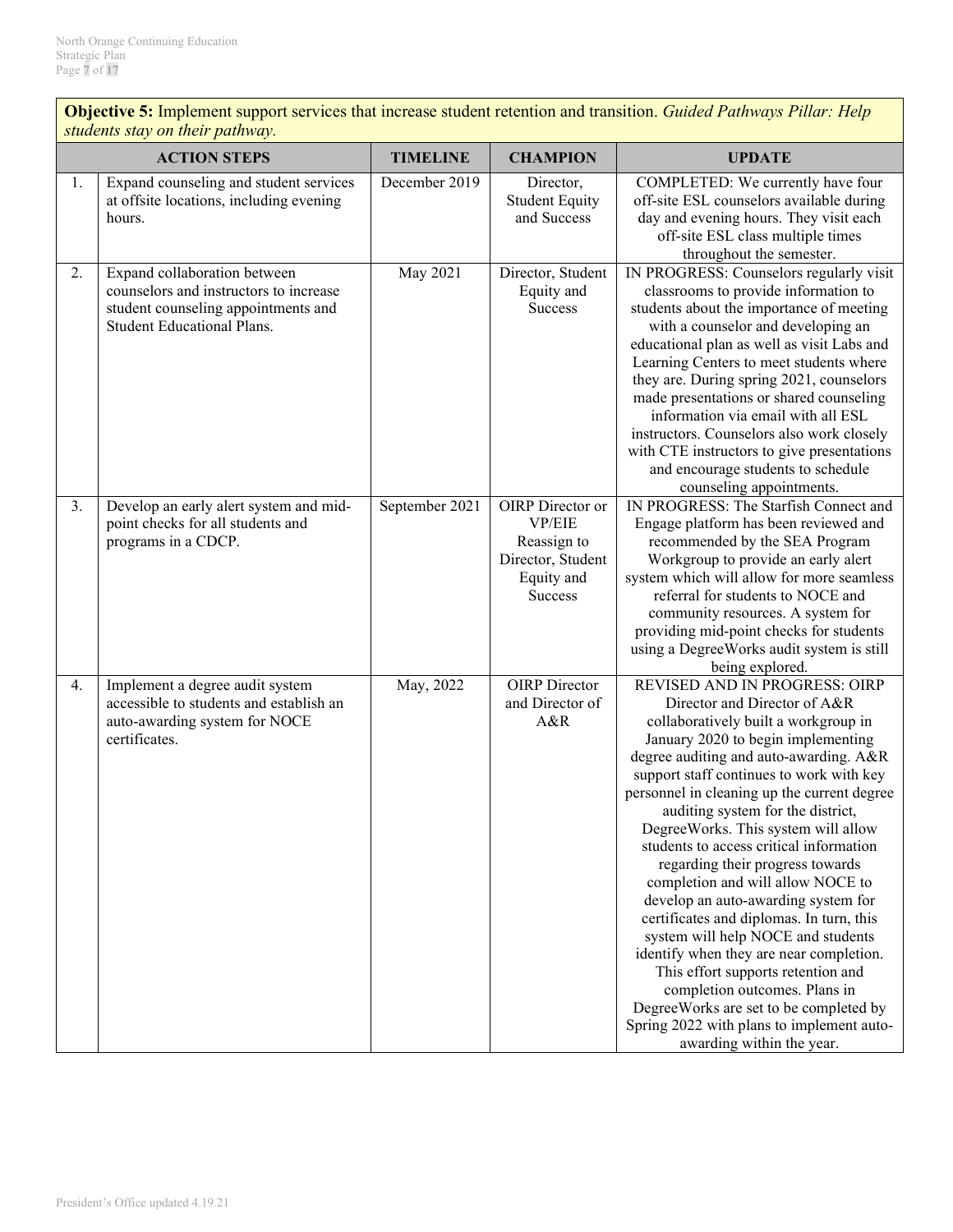| 5 <sub>1</sub> | As NOCE launches online classes,       | May 2022 | VP/Student | IN PROGRESS: Due to the pandemic,          |
|----------------|----------------------------------------|----------|------------|--------------------------------------------|
|                | develop ways to offer student supports |          | Services   | NOCE quickly adopted new technologies      |
|                | online.                                |          |            | to stay connected with students. The main  |
|                |                                        |          |            | technologies used are Ring Central digital |
|                |                                        |          |            | phone services and Zoom video              |
|                |                                        |          |            | conferencing. Admissions & Records         |
|                |                                        |          |            | offices from NOCE's three sites merged     |
|                |                                        |          |            | into one virtual call center promoted as   |
|                |                                        |          |            | StarHelp. The Career Resource Center and   |
|                |                                        |          |            | counseling departments have provided       |
|                |                                        |          |            | workshops to students via Zoom. A          |
|                |                                        |          |            | Distance Education counseling              |
|                |                                        |          |            | implementation team met throughout Fall    |
|                |                                        |          |            | 2020. Majority of counselors completed     |
|                |                                        |          |            | OEI training on Cranium Cafe. Disability   |
|                |                                        |          |            | Support Services (DSS) counselors piloted  |
|                |                                        |          |            | the use of Cranium Café in fall 2020 in    |
|                |                                        |          |            | addition to providing services via phone,  |
|                |                                        |          |            | email and Zoom. A group of DSS and         |
|                |                                        |          |            | Counseling and Student Services            |
|                |                                        |          |            | counselors will pilot the Cranium Café     |
|                |                                        |          |            | lobby feature in Spring 2021. The contract |
|                |                                        |          |            | for Cranium Café is being renewed to       |
|                |                                        |          |            | continue the pilot and include more        |
|                |                                        |          |            | programs and services.                     |

**Objective 6:** Incorporate college and workforce readiness skills into curriculum. *Guided Pathways Pillar: Ensure that learning is happening with intentional outcomes.*

|    | <b>ACTION STEPS</b>                                                                                                                                                                                         | <b>TIMELINE</b> | <b>CHAMPION</b> | <b>UPDATE</b>                                                                                                                                                                                                                                                                                                                                                                                                                                                                                                                                                                                                                                                                                                                                                                                                                                                                                                                                                                                               |
|----|-------------------------------------------------------------------------------------------------------------------------------------------------------------------------------------------------------------|-----------------|-----------------|-------------------------------------------------------------------------------------------------------------------------------------------------------------------------------------------------------------------------------------------------------------------------------------------------------------------------------------------------------------------------------------------------------------------------------------------------------------------------------------------------------------------------------------------------------------------------------------------------------------------------------------------------------------------------------------------------------------------------------------------------------------------------------------------------------------------------------------------------------------------------------------------------------------------------------------------------------------------------------------------------------------|
| 1. | Provide professional and curriculum<br>development opportunities on New<br>World of Work 21st Century<br>Employability Skills.                                                                              | September 2021  | ProD Chair      | IN PROGRESS: Working with faculty<br>who have gone through WOW training to<br>develop a workshop.                                                                                                                                                                                                                                                                                                                                                                                                                                                                                                                                                                                                                                                                                                                                                                                                                                                                                                           |
| 2. | Finalize and implement Program SLO<br>Action Plan for faculty to identify and<br>address learning gaps through<br>curriculum modification, updated<br>instructional models and professional<br>development. | May 2022        | SLO Chair       | IN PROGRESS: During 2017/18, NOCE<br>focused on launching the SLO software. In<br>spring 2018, it was determined that the<br>software would not function properly with<br>our existing software. In fall 2018, NOCE<br>returned to using iSLO in iTendance. As a<br>work-around, Excel was used to show the<br>links between the course and the program<br>outcomes. Spring 2019, iSLO crashed. IT<br>was able to pull the data from the back end<br>one last time. eLumen was selected to<br>replace iSLO due to use within the district.<br>The implementation began in the fall of<br>2019. Over 2019-20, the system was put in<br>place and a pilot team was trained and<br>began utilizing the system. During the<br>2020/21, the faculty are being trained and<br>the directors introduced to the system. By<br>the end of spring 2021 we will finalize the<br>Program SLO Action Plan and begin<br>implementation in fall 2021. The first<br>round of reports should be available in<br>Spring 2022. |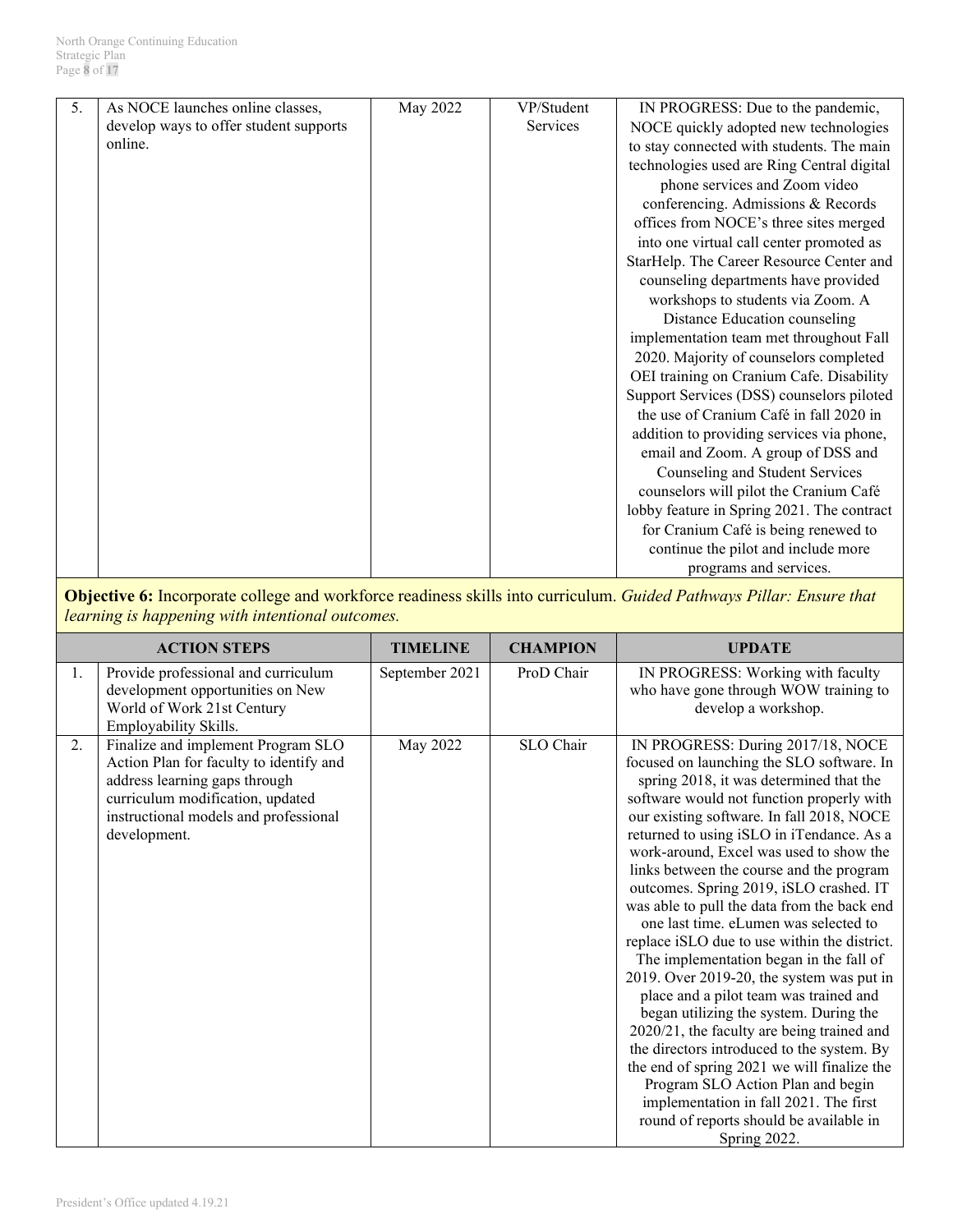| 3. | Expand work-based learning             | <b>CTE</b> Director | IN PROGRESS: NOCE faces barriers to                                                         |
|----|----------------------------------------|---------------------|---------------------------------------------------------------------------------------------|
|    | opportunities for students through the |                     | being able to provide a similar work-based                                                  |
|    | regional and local workforce           |                     | learning experience for our students due to                                                 |
|    | development initiatives, such as       |                     | systemic barriers in Title 5 that do not                                                    |
|    | enhanced classroom laboratories and    |                     | allow noncredit institutions to offer                                                       |
|    |                                        |                     | Internship and Job Shadowing courses for                                                    |
|    | work-based learning projects.          |                     |                                                                                             |
|    |                                        |                     | our students. CTE has worked to pursue                                                      |
|    |                                        |                     | other ways to help students create better                                                   |
|    |                                        |                     | links to industry. A few of the                                                             |
|    |                                        |                     | opportunities we have created include:                                                      |
|    |                                        |                     | offering Career Launch Academy, Worked                                                      |
|    |                                        |                     | with Network Kinections to learn how to                                                     |
|    |                                        |                     | support students looking for these types of                                                 |
|    |                                        |                     | opportunities as well as learn how to work                                                  |
|    |                                        |                     | with employers to find those who offer                                                      |
|    |                                        |                     | paid internships; CTE has found and                                                         |
|    |                                        |                     | worked with several employers including                                                     |
|    |                                        |                     | the County of Orange to identify any paid                                                   |
|    |                                        |                     | internship opportunities that our students                                                  |
|    |                                        |                     | would qualify so we can share with the                                                      |
|    |                                        |                     | students; CTE has partnered with the CEO                                                    |
|    |                                        |                     | Leadership Alliance and Alteryx to help                                                     |
|    |                                        |                     | students gain a career exploration                                                          |
|    |                                        |                     |                                                                                             |
|    |                                        |                     | experience at a top OC company with                                                         |
|    |                                        |                     | potential for future internships or                                                         |
|    |                                        |                     | employment while earning industry-valued                                                    |
|    |                                        |                     | certification in how to use data analytic.                                                  |
| 4. | Solidify, expand and promote digital   | <b>CTE</b> Director | IN PROGRESS: CTE Career Resource                                                            |
|    | learning opportunities through New     |                     | Center created and continues to offer New                                                   |
|    | World of Work and LinkedIn Learning,   |                     | World of Work employability skills                                                          |
|    | including digital badging and e-       |                     | training. We have not continued digital                                                     |
|    | portfolios.                            |                     | badging at this time, due to a lack of                                                      |
|    |                                        |                     | student interest in gaining the badge as                                                    |
|    |                                        |                     | well as low employer understanding of the                                                   |
|    |                                        |                     | badges. CTE will continue to explore                                                        |
|    |                                        |                     | bringing them back in the future. NOCE                                                      |
|    |                                        |                     | was originally only offer LinkedIn                                                          |
|    |                                        |                     | Learning to our Career Resource Center                                                      |
|    |                                        |                     | students, however, we have expanded and                                                     |
|    |                                        |                     | included in our Virtual Career Skills and                                                   |
|    |                                        |                     | Resource Lab curriculum. Additionally,                                                      |
|    |                                        |                     | our Career Center Coordinator continues to                                                  |
|    |                                        |                     | work with faculty on ways they can use                                                      |
|    |                                        |                     | and incorporate the various LinkedIn                                                        |
|    |                                        |                     |                                                                                             |
|    |                                        |                     | Learning lessons in their classrooms. The                                                   |
|    |                                        |                     | Career Resource Center staff is also                                                        |
|    |                                        |                     | actively working on expanding student use                                                   |
|    |                                        |                     | of Portfolium (an eportfolio system) and                                                    |
|    |                                        |                     |                                                                                             |
|    |                                        |                     | providing workshops for students and                                                        |
|    |                                        |                     | faculty to build out their LinkedIn profiles<br>and create a mini eportfolio there as well. |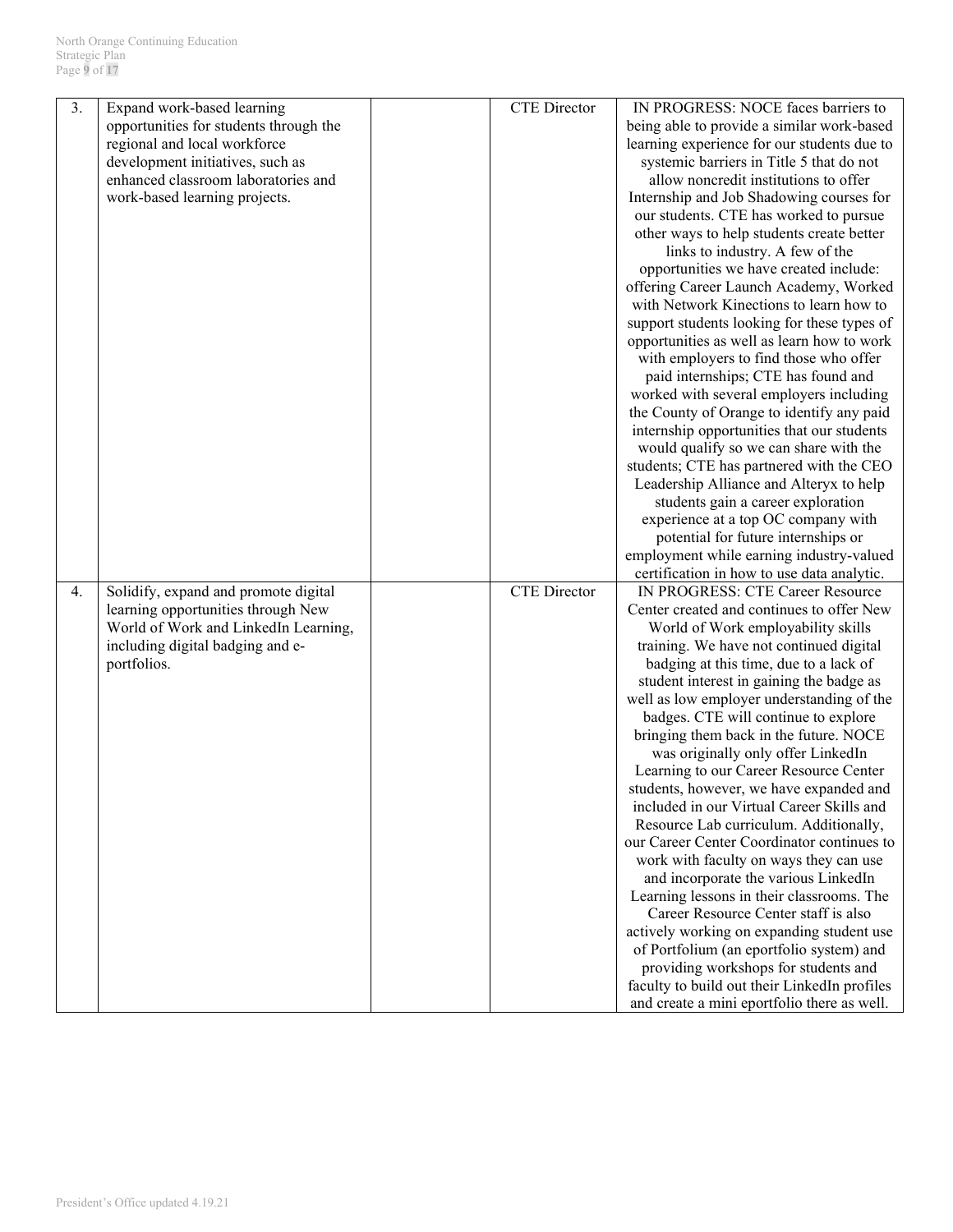# **GUIDED PATHWAYS**

**GOAL II Create and maintain educational pathways to increase the likelihood of completion and transition to workforce, credit-bearing programs, and beyond.**

**Objective 7:** Increase targeted professional development for all NOCE constituents. *Guided Pathways Pillar: Ensure that learning is happening with intentional outcomes.*

|                  | <b>ACTION STEPS</b>                                                                                        | <b>TIMELINE</b> | <b>CHAMPION</b> | <b>UPDATE</b>                                                                                                                                                                                                                                                                                                                                                                          |
|------------------|------------------------------------------------------------------------------------------------------------|-----------------|-----------------|----------------------------------------------------------------------------------------------------------------------------------------------------------------------------------------------------------------------------------------------------------------------------------------------------------------------------------------------------------------------------------------|
| 1.               | Increase the number of respondents to<br>the ProD needs survey.                                            | September 2021  | ProD Chair      | IN PROGRESS: In Fall 2021, ProD will<br>send out the needs assessment survey<br>several times and will sponsor a raffle<br>program to promote the survey and garner<br>excitement/participation.                                                                                                                                                                                       |
| 2.               | Use different methods, including remote<br>methods, to provide professional<br>development.                | December 2021   | ProD Chair      | IN PROGRESS: Since March 2020, all<br>ProD efforts have transitioned to remote<br>methods. ProD is looking into using<br>Canvas to build ProD modules and courses<br>for faculty and staff; awaiting DE/IT<br>approval for Canvas project. If using<br>Canvas is not allowed, we will look further<br>into Cornerstone instead.                                                        |
| 3.               | Offer professional development<br>activities to all staff on NOCE pathways<br>and transitional activities. | December 2021   | ProD Chair      | IN PROGRESS: ProD Chair will work<br>with Guided Pathways and Transition<br>teams to develop professional development<br>activities.                                                                                                                                                                                                                                                   |
| $\overline{4}$ . | Increase participation of adjunct faculty<br>in professional development.                                  | August 2020     | ProD Chair      | COMPLETED: Stipends for adjunct<br>faculty attendance at Flex activities has<br>increased adjunct participation threefold.<br>More than half of the presenters for 2020-<br>2021 Flex events and First Friday events<br>were adjunct faculty. ProD will continue to<br>promote events to adjunct faculty as well<br>as recruit ProD presenters from among the<br>adjunct faculty pool. |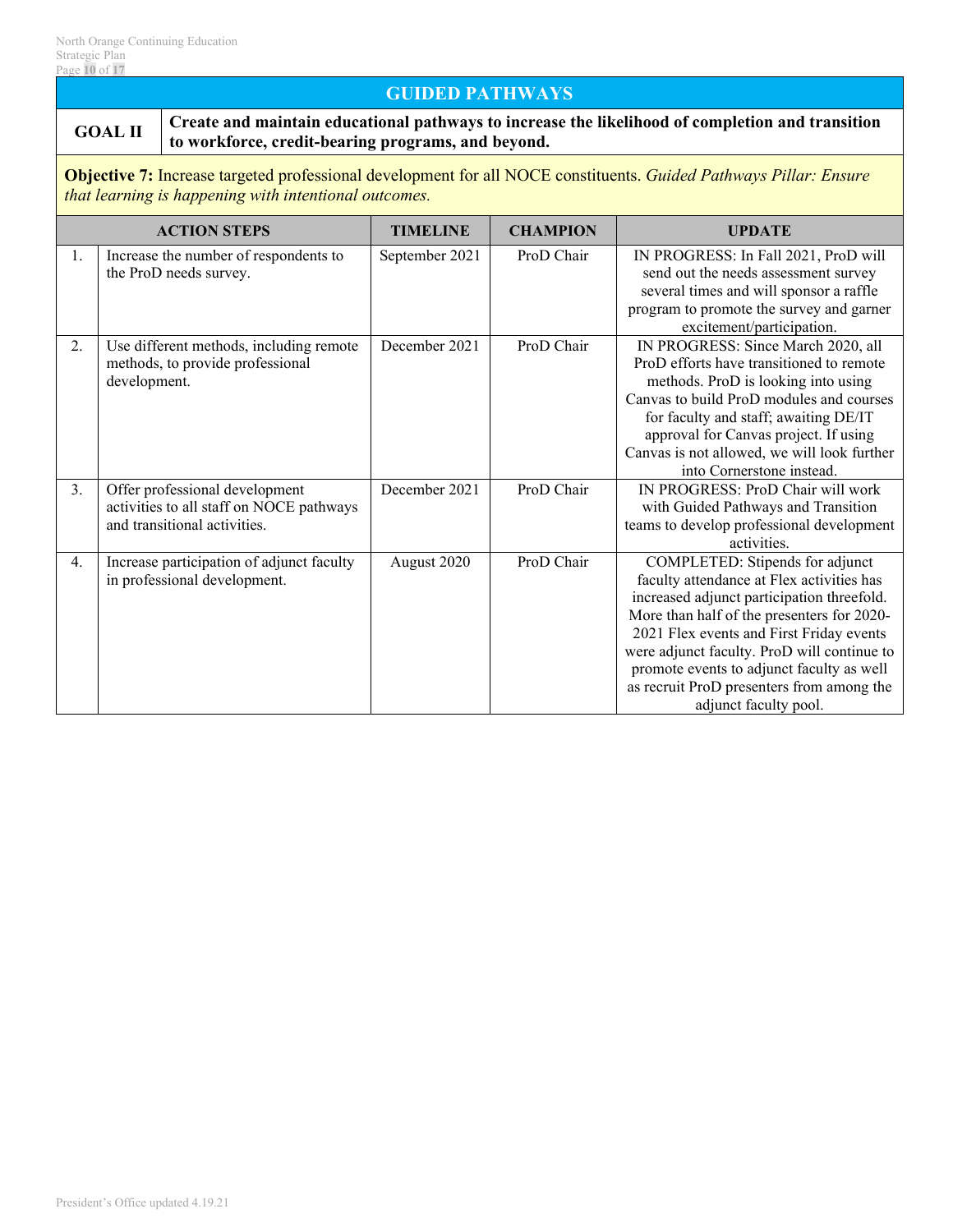### **CAPACITY**

**GOAL III** Using relevant data develop evidence-based strategies to align NOCE's institutional capacity with  $\frac{1}{2}$ **the needs of the community within the District's service area.**

**Objective 1:** Enhance effectiveness of marketing and communication to promote awareness, enrollment, and partnerships.

|    | <b>ACTION STEPS</b>                                                             | <b>TIMELINE</b>                                                                                                          | <b>CHAMPION</b>            | <b>UPDATE</b>                                                                                                                                                                                                                                                                                                                                                                                                                                                                                                                                                                                                                                                                                                                                                                                                                                                                                                                                                                        |
|----|---------------------------------------------------------------------------------|--------------------------------------------------------------------------------------------------------------------------|----------------------------|--------------------------------------------------------------------------------------------------------------------------------------------------------------------------------------------------------------------------------------------------------------------------------------------------------------------------------------------------------------------------------------------------------------------------------------------------------------------------------------------------------------------------------------------------------------------------------------------------------------------------------------------------------------------------------------------------------------------------------------------------------------------------------------------------------------------------------------------------------------------------------------------------------------------------------------------------------------------------------------|
| 1. | Develop and launch a comprehensive<br>brand presence for the new NOCE name.     | August 2018;<br>Ongoing efforts                                                                                          | Director of<br>Campus Comm | COMPLETED: The initial name change<br>and launch campaign was completed in<br>June 2018, however, we are continuing to<br>refine and promote the importance of<br>branding throughout the institution. For<br>example, NOCE brand style guide,<br>marketing material approval process,<br>development of program templates for<br>newsletters, fliers, brochures, etc.                                                                                                                                                                                                                                                                                                                                                                                                                                                                                                                                                                                                               |
| 2. | Develop a redesigned website for<br>community needs and awareness.              | September 2020<br>Ongoing efforts                                                                                        | Director of<br>Campus Comm | COMPLETED: NOCE launched the new<br>NOCE website in 9/2020 at<br>www.noce.edu. The updated website has<br>many new features including updated<br>content, a language translation feature, a<br>search function, a program finder tool to<br>connect students directly to programs, and<br>more. The website, developed through<br>shared governance, is easier and in<br>compliance with responsive and accessible<br>design. NOCE continues to work on<br>website analytics, setting-up governance,<br>and provide WordPress training to staff<br>and faculty in by June 2022.                                                                                                                                                                                                                                                                                                                                                                                                      |
| 3. | Develop a targeted marketing and<br>outreach plan for the NOCE service<br>area. | December<br>2020: First<br>campaign<br>completed.<br>April 2021:<br>Ongoing efforts<br>- second<br>campaign<br>launched. | Director of<br>Campus Comm | COMPLETED: The first digital marketing<br>campaigns for NOCE and NOCRC were<br>launched in 7/2020 and completed in<br>12/2020. 11 NOCE program campaigns<br>were launched and included web and<br>social media advertising, SEO, video ads,<br>audio ads, and re-targeting. Also, a lead-<br>generation system was developed and a<br>process was created to follow-up with<br>interested students. Dashboards were<br>developed to monitor progress.<br>July 24 - December 31, 2020:<br>• Awareness: 5,291,846 ad impressions<br>· Considerations: 32,108 ad clicks<br>• Interest: 4,046 filled out Request for<br>Information (RFI) forms and called<br>• Intent: 1,351 clicked on "click to apply"<br>• The top performing program ads were the<br>ESL Program (1,250 RFI Forms), High<br>School Diploma (558 RFI Forms), and the<br>Emeritus Program (434 RFI Forms)<br>A new campaign for NOCE programs will<br>begin in April 2021 and continue through<br>September 30, 2021. |
| 4. | Develop a targeted in-reach plan for<br>NOCE programs.                          | May 2022                                                                                                                 | Director of<br>Campus Comm | IN PROGRESS: Worked on during the<br>2021/22 school year.                                                                                                                                                                                                                                                                                                                                                                                                                                                                                                                                                                                                                                                                                                                                                                                                                                                                                                                            |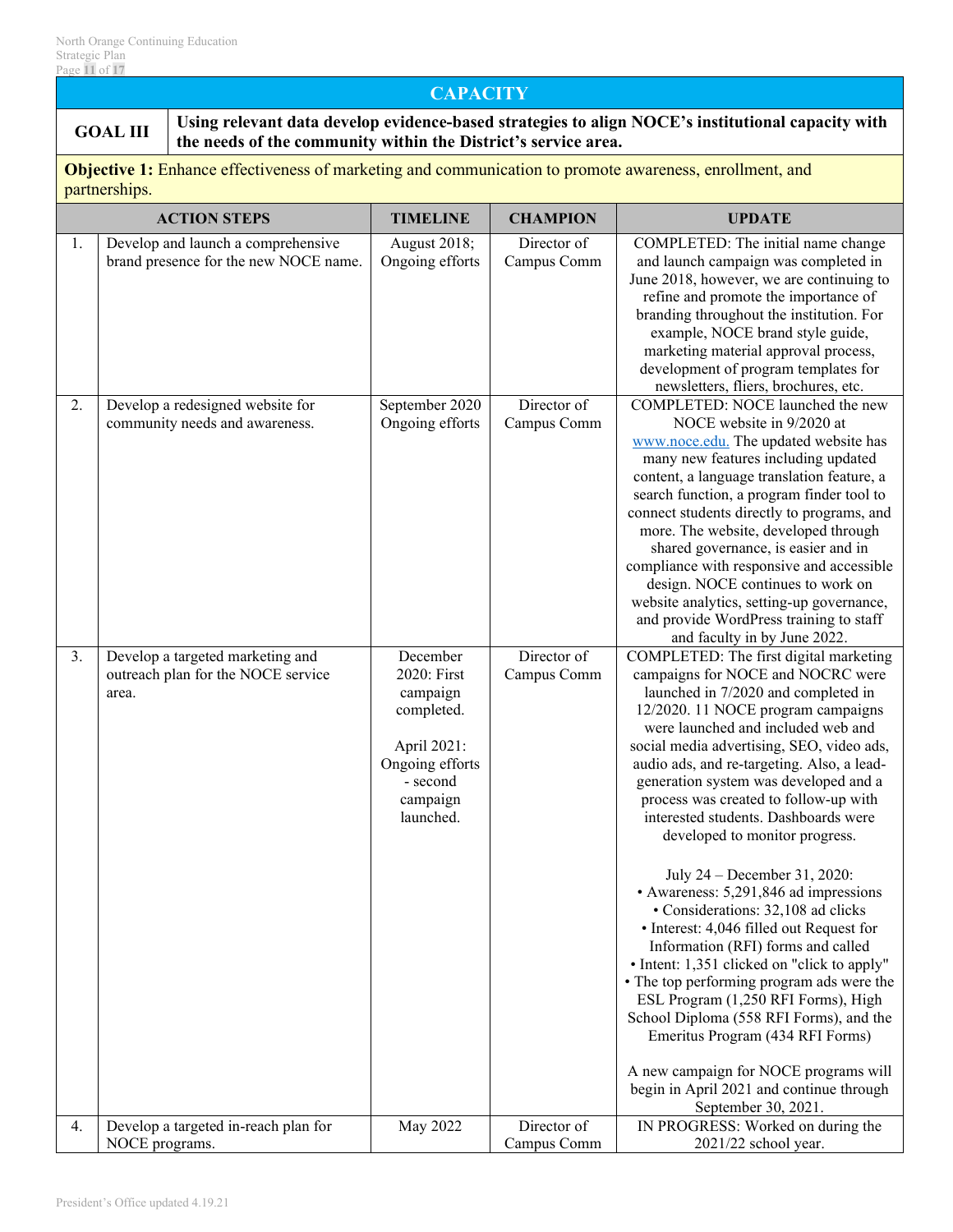|    | <b>Objective 2:</b> Expand new and emerging student services at NOCE Centers, NOCRC, and community partners.                                           |                  |                                                          |                                                                                                                                                                                                                                                                                                                                                                                                                                                                                           |  |  |
|----|--------------------------------------------------------------------------------------------------------------------------------------------------------|------------------|----------------------------------------------------------|-------------------------------------------------------------------------------------------------------------------------------------------------------------------------------------------------------------------------------------------------------------------------------------------------------------------------------------------------------------------------------------------------------------------------------------------------------------------------------------------|--|--|
|    | <b>ACTION STEPS</b>                                                                                                                                    | <b>TIMELINE</b>  | <b>CHAMPION</b>                                          | <b>UPDATE</b>                                                                                                                                                                                                                                                                                                                                                                                                                                                                             |  |  |
| 1. | Develop a matrix of identified student<br>service needs (e.g., assessment, student,<br>and mental health centers, etc.).                               | August 2020      | VP/Student<br>Services                                   | COMPLETED: Survey of student basic<br>needs completed. New and expanded<br>services include laptop loan program, food<br>pantry drive-throughs, service navigation<br>to community resources through Pathways<br>of Hope.                                                                                                                                                                                                                                                                 |  |  |
| 2. | Prioritize list of student services.<br>Develop a three-year timeline to<br>implement expanded student services.                                       | May 2022         | VP/Student<br>Services                                   | IN PROGRESS: Worked on during the<br>2021/22 school year.                                                                                                                                                                                                                                                                                                                                                                                                                                 |  |  |
| 3. | Identify funding for staffing, space,<br>furnishings, etc. of expanded student<br>services.                                                            | May 2022         | VP/Student<br>Services                                   | IN PROGRESS: Worked on during the<br>2021/22 school year.                                                                                                                                                                                                                                                                                                                                                                                                                                 |  |  |
| 4. | Identify physical locations for expanded<br>student services. This would include<br>space at the three NOCE Centers,<br>NOCRC, and community partners. | May 2022         | <b>VP</b> Student<br>Services                            | IN PROGRESS: NOCE section of the<br>NOCCCD Facilities Master Plan includes<br>an opportunity site for a new mixed-use<br>building that would house expanded<br>student services. Additional funding is<br>being sought for the new construction site.<br>Smaller scale projects reconfiguring<br>existing space will be worked on during<br>the 2021/22 school year.                                                                                                                      |  |  |
|    | <b>Objective 3:</b> Develop a plan for facility improvements to best serve students.                                                                   |                  |                                                          |                                                                                                                                                                                                                                                                                                                                                                                                                                                                                           |  |  |
|    | <b>ACTION STEPS</b>                                                                                                                                    | <b>TIMELINE</b>  | <b>CHAMPION</b>                                          | <b>UPDATE</b>                                                                                                                                                                                                                                                                                                                                                                                                                                                                             |  |  |
| 1. | Plan for study and student engagement<br>space through renovation of existing<br>facilities.                                                           | <b>TBD</b>       | President/VP<br><b>Student Services</b><br>/A&R Director | IN PROGRESS: Existing Anaheim<br>Campus spaces were repurposed for<br>Student Center and Food Pantry. Pending<br>funding and State approval, NOCCCD<br>Facilities Master Plan identified additional<br>outdoor spaces, such as Anaheim Campus<br>upper deck parking lot and patio as<br>additional spaces for student engagement.<br>Completed refurbishment of the outdoor<br>quad space at the Wilshire Center<br>including installation of a shade structure<br>and outdoor furniture. |  |  |
| 2. | Design a facility utilization plan to meet<br>student demand and the efficiency<br>standards.                                                          | <b>July 2020</b> | President/VP<br>Student<br>Services/VP<br>Instruction    | <b>COMPLETED: NOCCCD Facilities</b><br>Master Plan includes a section dedicated to<br>the NOCE centers and the<br>recommendations for space utilization.                                                                                                                                                                                                                                                                                                                                  |  |  |
| 3. | Maximize seating capacity of high-<br>demand offerings.                                                                                                | <b>TBD</b>       | President/<br>VP Student<br>Services<br>VP Instruction   | Due to the COVID-19 pandemic, the<br>facility planning focus was to ensure<br>campus safety through social distancing<br>and barriers. CDC social distancing<br>guidelines significantly minimized seating<br>capacity of instructional spaces.                                                                                                                                                                                                                                           |  |  |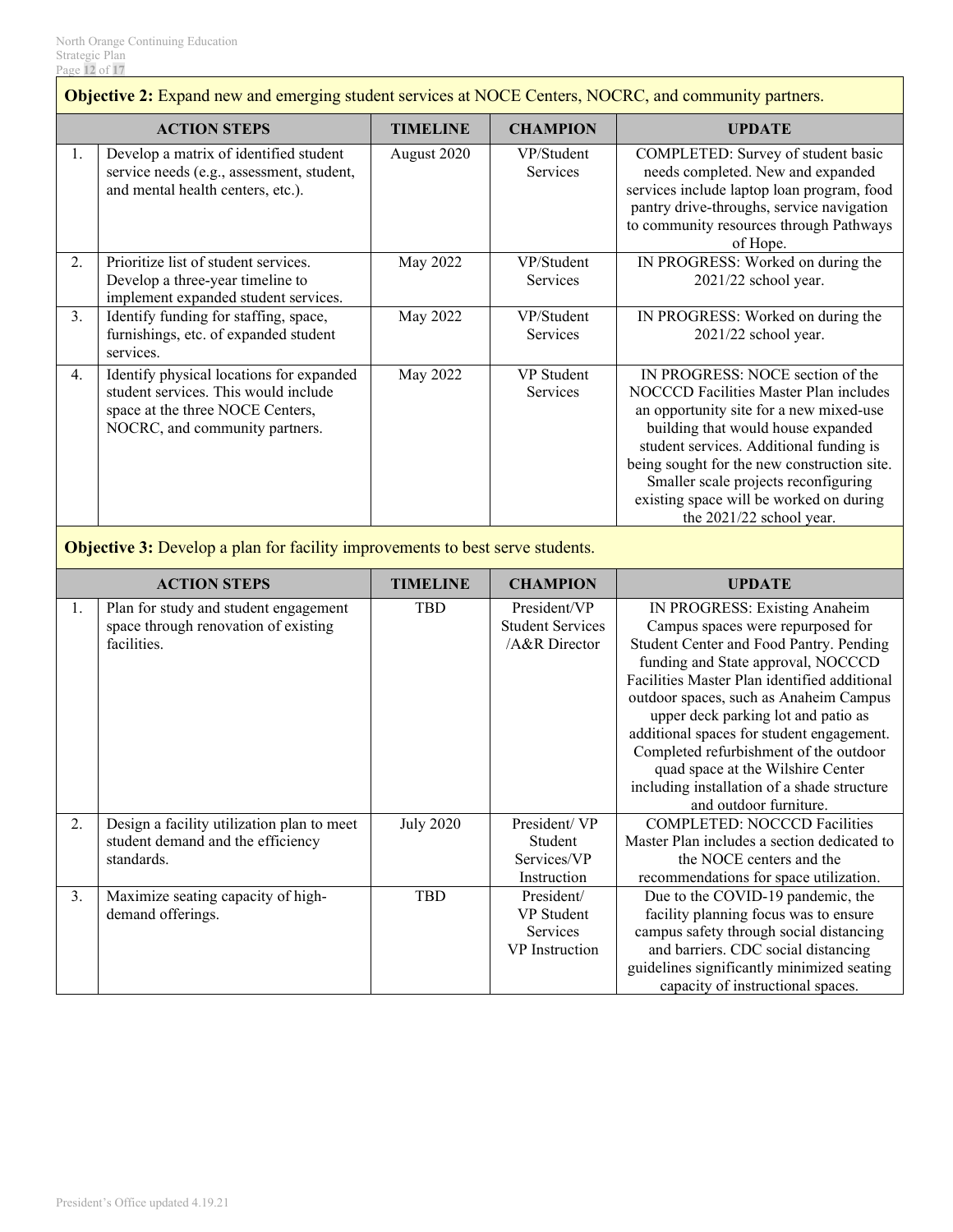# **CAPACITY**

**GOAL III** Using relevant data develop evidence-based strategies to align NOCE's institutional capacity with **GOAL the needs of the community within the District's service area.**

**Objective 4:** Enhance facilities for increased safety measures.

|            | <b>ACTION STEPS</b>                                                                                                                                                                                                                                                            | <b>TIMELINE</b>                | <b>CHAMPION</b>                                                         | <b>UPDATE</b>                                                                                                                                                                                                                                                                                                                                                                                                                     |
|------------|--------------------------------------------------------------------------------------------------------------------------------------------------------------------------------------------------------------------------------------------------------------------------------|--------------------------------|-------------------------------------------------------------------------|-----------------------------------------------------------------------------------------------------------------------------------------------------------------------------------------------------------------------------------------------------------------------------------------------------------------------------------------------------------------------------------------------------------------------------------|
| 1.         | Develop tool to gather feedback on<br>facility safety needs.                                                                                                                                                                                                                   | March 2021,<br>ongoing efforts | Campus Safety<br>Director<br>Reassign to<br>President and<br><b>VPs</b> | IN PROGRESS: Department managers<br>gathered feedback from staff on safe<br>campus reopening after a year-long closure<br>due to D-19 pandemic. Staff suggestions<br>are being incorporated into the safe<br>campus reopening plan.                                                                                                                                                                                               |
| 2.         | Implement safety measures based on<br>assessment results and available funding.                                                                                                                                                                                                | Ongoing efforts                | President/VP<br><b>Student Services</b>                                 | IN PROGRESS: COVID-19 pandemic<br>shifted priorities related to campus safety<br>measures. The following measures have<br>been implemented at Anaheim Campus:<br>social distancing signage, barriers in all<br>public facing areas, hand sanitizers,<br>temperature checking stations for staff and<br>students. Similar work is in progress at<br>Cypress and Wilshire centers that are<br>scheduled for reopening in fall 2021. |
| $\rm{IIN}$ | Develop a means to gather regular and<br>ongoing feedback from staff, students<br>and faculty on workplace security<br>measures.                                                                                                                                               | <b>TBD</b>                     | VP Student<br>Services/Campus<br>Safety<br>Coordinators                 | Limited progress due to elimination of<br>Campus Safety Director position. With the<br>hire of an additional Campus Safety<br>Coordinator, the work will resume in the<br>2021/22 school year.                                                                                                                                                                                                                                    |
| 4.         | Develop a three-year action plan that<br>covers all NOCE sites to implement<br>appropriate work practice and physical<br>security measures to prevent workplace<br>violence, such as controlling the physical<br>access to the workplace and installation<br>of alarm systems. | <b>TBD</b>                     | VP Student<br>Services/Campus<br>Safety<br>Coordinators                 | Limited progress due to elimination of<br>Campus Safety Director position. With the<br>hire of an additional Campus Safety<br>Coordinator, the work will resume in the<br>2021/22 school year                                                                                                                                                                                                                                     |
| 5.         | Incorporate facilities-relevant action<br>steps from NOCE Action Plan on<br>Prevention of Workplace Violence into<br>the NOCCCD Facilities Master Plan as<br>appropriate.                                                                                                      | <b>TBD</b>                     | <b>VP</b> Student<br>Services/Campus<br>Safety<br>Coordinators          | Limited progress due to elimination of<br>Campus Safety Director position. With the<br>hire of an additional Campus Safety<br>Coordinator, the work will resume in the<br>2021/22 school year                                                                                                                                                                                                                                     |

**Objective 5:** Review technology for maximized effectiveness, efficiency, and school-wide use.

| <b>ACTION STEPS</b>                                                                         | <b>TIMELINE</b> | <b>CHAMPION</b> | <b>UPDATE</b>                                                                                                                                                                                                                                                                                                                                              |
|---------------------------------------------------------------------------------------------|-----------------|-----------------|------------------------------------------------------------------------------------------------------------------------------------------------------------------------------------------------------------------------------------------------------------------------------------------------------------------------------------------------------------|
| Review instructional and operational<br>software to ensure effective and<br>productive use. | December 2021   | IT Manager      | IN PROGRESS: IT department is<br>compiling an inventory of current<br>instructional, student services, and<br>administrative services software and<br>licenses being utilized. Upon completion,<br>inventory will be reviewed with program<br>leads and at the Technology Committee to<br>inform vetting of software purchases and<br>procurement process. |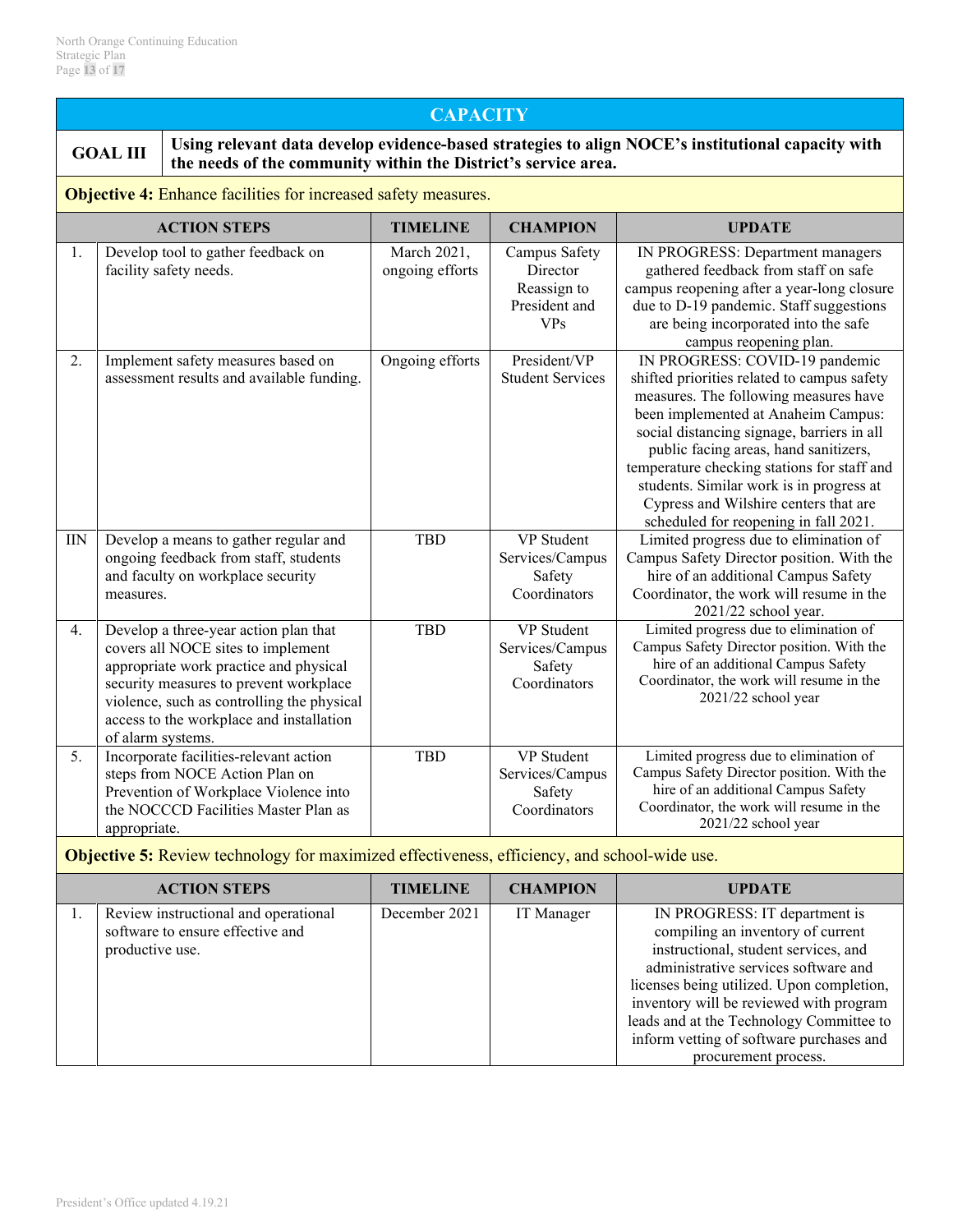| Page 14 of 17 |                                                                                                                                                                                                    |          |            |                                                                                                                                                                                                                                                                                                                                                                                                                                                                                                            |  |  |  |
|---------------|----------------------------------------------------------------------------------------------------------------------------------------------------------------------------------------------------|----------|------------|------------------------------------------------------------------------------------------------------------------------------------------------------------------------------------------------------------------------------------------------------------------------------------------------------------------------------------------------------------------------------------------------------------------------------------------------------------------------------------------------------------|--|--|--|
| 2.            | Develop survey tools for seeking<br>feedback on strengths and challenges<br>with current technology. Collect the<br>feedback annually and incorporate<br>results into established technology plan. | May 2022 | IT Manager | IN PROGRESS: COVID-19 pandemic<br>necessitated re-evaluation of technology<br>needs. Faculty and student surveys were<br>administered to learn more about the needs<br>for remote work and learning.<br>Subsequently, portable technology was<br>purchased and distributed to all NOCE<br>staff and, by request, to NOCE students.<br>Upon return to in-person work and<br>learning, tech needs will be reevaluated<br>from the perspective of the up-to-date<br>workplace and instructional requirements. |  |  |  |
| EOUITY        |                                                                                                                                                                                                    |          |            |                                                                                                                                                                                                                                                                                                                                                                                                                                                                                                            |  |  |  |

**GOAL IV** Engage in targeted efforts toward eliminating the achievement gap of disproportionately impacted <br> **groups identified in the NOCE Student Equity Plan.**

**Objective 1:** Identify essential student service gaps within the District service area and develop plans to meet those community needs.

|    | <b>ACTION STEPS</b>                                                                                                                              | <b>TIMELINE</b>             | <b>CHAMPION</b>                            | <b>UPDATE</b>                                                                                                                                                                                                                                                                                                                                                                                                                                                                                                                                                                                                                                                                                                                                                        |
|----|--------------------------------------------------------------------------------------------------------------------------------------------------|-----------------------------|--------------------------------------------|----------------------------------------------------------------------------------------------------------------------------------------------------------------------------------------------------------------------------------------------------------------------------------------------------------------------------------------------------------------------------------------------------------------------------------------------------------------------------------------------------------------------------------------------------------------------------------------------------------------------------------------------------------------------------------------------------------------------------------------------------------------------|
| 1. | Continue to identify student populations<br>within NOCE, the District, and the<br>community for specific instructional<br>programs and services. | <b>July 2021</b>            | <b>OIRP</b> Director                       | IN PROGRESS: In NOCE's yearly<br>Institutional Effectiveness Report, a<br>community profile is provided to identify<br>student populations within the community<br>that may serve through specific<br>instructional programs and services.<br>Ongoing research projects that are program<br>specific also support this action step. In<br>March 2021, OIRP began to build Tableau<br>dashboards that will provide an overview<br>of IER metrics on an annual basis. Data<br>included in these dashboards include<br>community profile data and NOCE student<br>population breakdowns by educational<br>goals and demographic information. The<br>plan is to release these Tableau dashboards<br>by end of Spring 2021 for Program review<br>training in Summer 2021. |
| 2. | Conduct internal and external outreach<br>targeting DI student populations.                                                                      | May 2021<br>Ongoing efforts | Director, Student<br>Success and<br>Equity | IN PROGRESS: The Counseling and<br>Student Services department worked with<br>OIRP to identify a cohort of students who<br>are part of disproportionately impacted<br>student populations from the student equity<br>plan and who had applied but not enrolled.<br>The students were sent a newsletter with<br>an overview of support that is available for<br>students and were invited to one of several<br>new students "meet up" at the beginning<br>and during the first few weeks of the<br>semester. The Grads to Be program<br>conducts regular internal and external<br>outreach to promote NOCE programs and<br>services with a specific focus on<br>supporting undocumented students.                                                                     |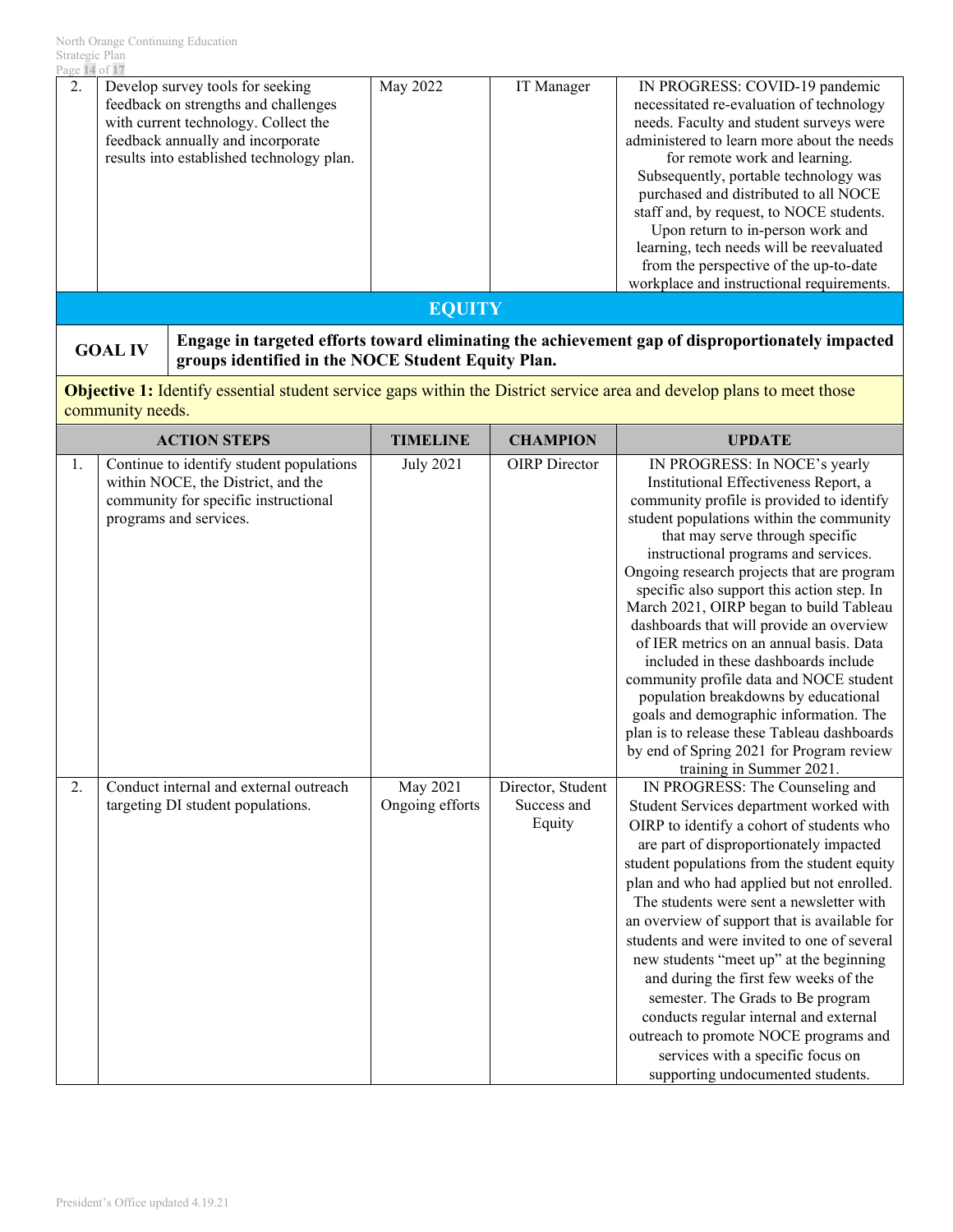| Page 15 of 17 |                                                                                                                  |                                    |                                            |                                                                                                                                                                                                                                                                                                                                                                                                                                                                                                                                                                                                                                                                                                                                                                                                                                                                                                                                                                                                                                                                                         |
|---------------|------------------------------------------------------------------------------------------------------------------|------------------------------------|--------------------------------------------|-----------------------------------------------------------------------------------------------------------------------------------------------------------------------------------------------------------------------------------------------------------------------------------------------------------------------------------------------------------------------------------------------------------------------------------------------------------------------------------------------------------------------------------------------------------------------------------------------------------------------------------------------------------------------------------------------------------------------------------------------------------------------------------------------------------------------------------------------------------------------------------------------------------------------------------------------------------------------------------------------------------------------------------------------------------------------------------------|
| 3.            | Identify and address roadblocks that<br>impede student's taking courses.                                         | May 2021<br><b>Ongoing Efforts</b> | Director, Student<br>Success and<br>Equity | IN PROGRESS: Counselors regularly<br>refer students to NOCE and community<br>agencies to help students stay enrolled.<br>All students have access to the Grads to Be<br>program, which provides academic<br>counseling, referral to free legal clinics,<br>support with transition to credit colleges,<br>and opportunities to build community for<br>undocumented students. The Grads to Be<br>program also works collaboratively with<br>the districtwide Grads to Be program to<br>provide professional development training<br>so faculty and staff can better support<br>undocumented students.<br>Several support programs have been<br>developed in response to the pandemic and<br>to keep students enrolled including the<br>Emergency Aid, laptop loan, revised book<br>award, and WIFI hotspot licenses for<br>students. Direct outreach (newsletter and<br>workshops) was developed to connect<br>students who applied but did not enroll.<br>Counselors developed workshops to help<br>students succeed including navigating the<br>website, MyGateway, email, and Canvas. |
| 4.            | Develop and distribute resources for<br>support services, such as babysitting,<br>mental health assistance, etc. | May 2021<br><b>Ongoing Efforts</b> | Director, Student<br>Success and<br>Equity | IN PROGRESS: As necessitate by<br>COVID-19 pandemic, NOCE established<br>an emergency assistance program for<br>students. The program is funded by federal<br>and state emergency aid funding and<br>includes drive-through food and grocery<br>voucher distribution as well as a laptop<br>rental program. These efforts are expected<br>to continue through the fall 2021 semester.                                                                                                                                                                                                                                                                                                                                                                                                                                                                                                                                                                                                                                                                                                   |

**Objective 2:** Implement effective strategies to engage community members that speak multiple languages whose primary language is not English.

|    | <b>ACTION STEPS</b>                                                                                                                                | <b>TIMELINE</b> | <b>CHAMPION</b>            | UPDATE                                                                                                                                                                                                                     |
|----|----------------------------------------------------------------------------------------------------------------------------------------------------|-----------------|----------------------------|----------------------------------------------------------------------------------------------------------------------------------------------------------------------------------------------------------------------------|
| 1. | Gather feedback from faculty and staff<br>on the materials that need to be<br>translated as well as the languages that<br>would be most effective. | December 2021   | Director of<br>Campus Comm | IN PROGRESS: Began working on this<br>via translating services through the<br>pandemic communication as well as the re-<br>designed website. Will work with OIRP to<br>confirm most applicable languages by<br>$12/2021$ . |
| 2. | Establish an inventory of applicable<br>forms, marketing materials, etc. and<br>select the materials to be translated.                             | May 2022        | Director of<br>Campus Comm | IN PROGRESS: Began working on an<br>inventory of forms and materials in<br>collaboration with the NOCE Accessibility<br>Plan. Will continue work on this item<br>during the 2021/22 school year.                           |
| 3. | Hire a professional expert to translate<br>materials into multiple languages and<br>establish a timeline.                                          | May 2022        | Director of<br>Campus Comm | IN PROGRESS: To be worked on during<br>the 2021/22 school year                                                                                                                                                             |
| 4. | Publish materials in multiple languages<br>(forms/publications).                                                                                   | May 2022        | Director of<br>Campus Comm | IN PROGRESS: To be worked on during<br>the 2021/22 school year                                                                                                                                                             |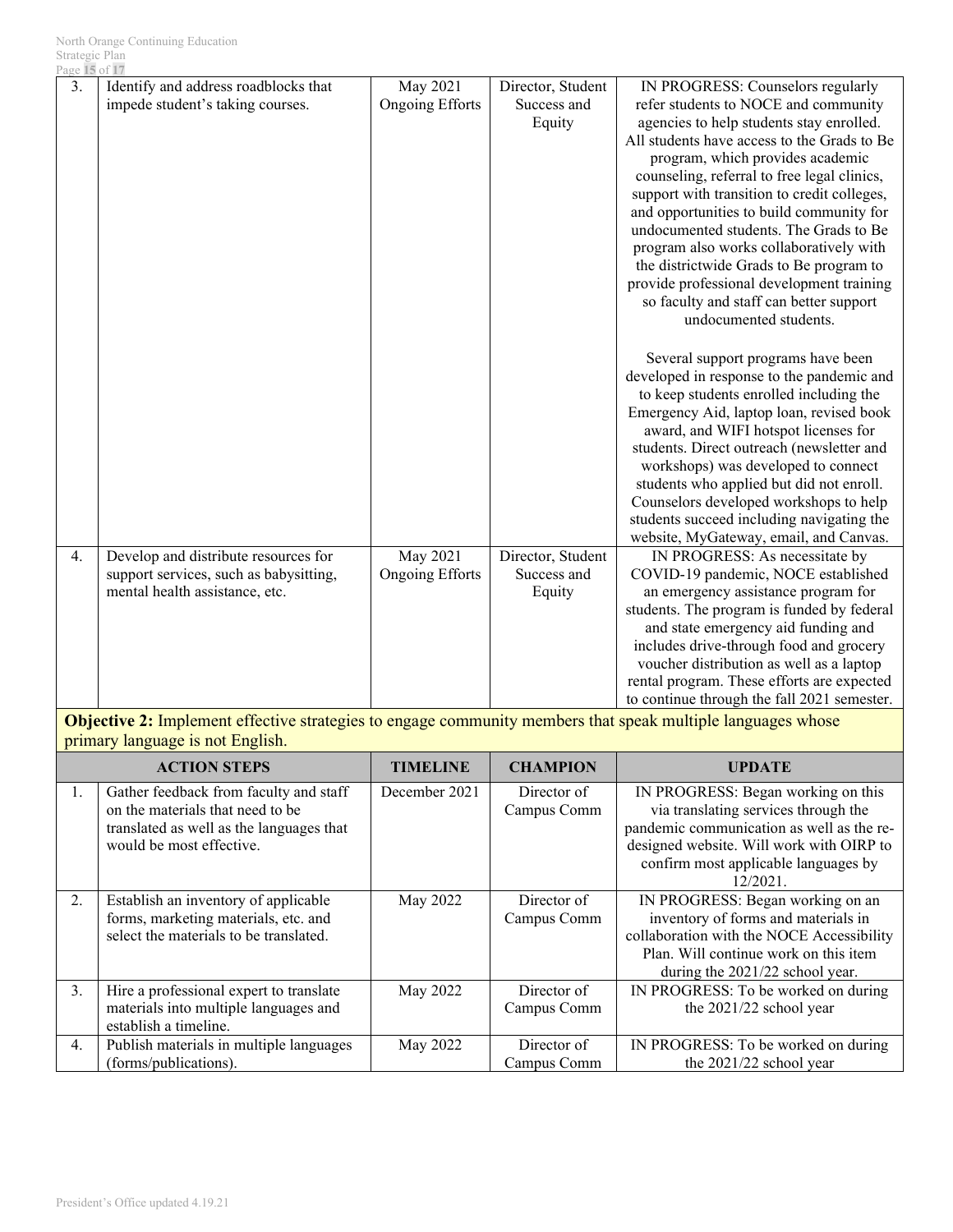**Objective 3:** Identify roadblocks that prevent students from completing courses and programs and/or transitioning and develop plans to increase success and transitioning.

|    | <b>ACTION STEPS</b>                                                                              | <b>TIMELINE</b>                    | <b>CHAMPION</b>                            | <b>UPDATE</b>                                                                                                                                                                                                                                                                                                                                                                                                                             |
|----|--------------------------------------------------------------------------------------------------|------------------------------------|--------------------------------------------|-------------------------------------------------------------------------------------------------------------------------------------------------------------------------------------------------------------------------------------------------------------------------------------------------------------------------------------------------------------------------------------------------------------------------------------------|
| 1. | Increase success rate for<br>disproportionately impacted populations<br>in courses and programs. | May 2021<br><b>Ongoing Efforts</b> | Director, Student<br>Success and<br>Equity | IN PROGRESS: The SEA Program<br>Workgroup developed a new student<br>equity proposal form to identify activities<br>to support increasing the success rate of<br>disproportionately impacted students.<br>Starfish Connect and Engage platform has<br>been recommended by the SEA Program<br>Workgroup as an early alert tool and a way<br>to help students connect to support and<br>resources to stay enrolled and increase<br>success. |
| 2. | Increase noncredit to credit transfer of<br>disproportionately impacted populations.             | May 2021<br><b>Ongoing Efforts</b> | Director, Student<br>Success and<br>Equity | IN PROGRESS: A noncredit to credit<br>pathway for undocumented students was<br>developed and promoted. This includes<br>working closely with A&R for students to<br>verify hours to qualify for AB540. The<br>ACCT program provides workshops,<br>campus tours, and events to encourage<br>transfer to credit. During fall 2020, a new<br>full-time counselor focused on transition<br>was hired.                                         |
| 3. | Introduce Universal Design principles to<br>curriculum and facilities design.                    | May 2022                           | Curriculum<br>Chair/VP of<br>Instruction   | IN PROGRESS: To be worked on during<br>the 2021/22 school year                                                                                                                                                                                                                                                                                                                                                                            |

**Objective 4:** Develop an equity-minded culture in all areas of NOCE.

|    | <b>ACTION STEPS</b>                                                                                                                                 | TIMELINE | <b>CHAMPION</b>               | <b>UPDATE</b>                                                                                                                                                                                                                                                                                                                                                                                                                                                                                                                                                                                                                                                                                                  |
|----|-----------------------------------------------------------------------------------------------------------------------------------------------------|----------|-------------------------------|----------------------------------------------------------------------------------------------------------------------------------------------------------------------------------------------------------------------------------------------------------------------------------------------------------------------------------------------------------------------------------------------------------------------------------------------------------------------------------------------------------------------------------------------------------------------------------------------------------------------------------------------------------------------------------------------------------------|
| Ι. | Increase student engagement through<br>expansion of student leadership<br>program and through workshops that<br>teach students about self-advocacy. | May 2022 | VP/Student<br><b>Services</b> | IN PROGRESS: The Student Leadership<br>Program expanded to include student<br>representation on the Curriculum<br>Committee and the Technology<br>Committee. A new student organization,<br>NOCE United Student Club, was officially<br>recognized in Spring 2021, which<br>promotes student empowerment and self-<br>advocacy for undocumented students.<br>Through the Catalyst Grant, NOCE hosted<br>Know Your Rights workshops by the<br>Immigration Law Center. Counselors<br>offered workshops online on student<br>success strategies, student services, and<br>transitioning from noncredit to credit.<br>Efforts are underway to increase student<br>leadership and engagement activities<br>further. |